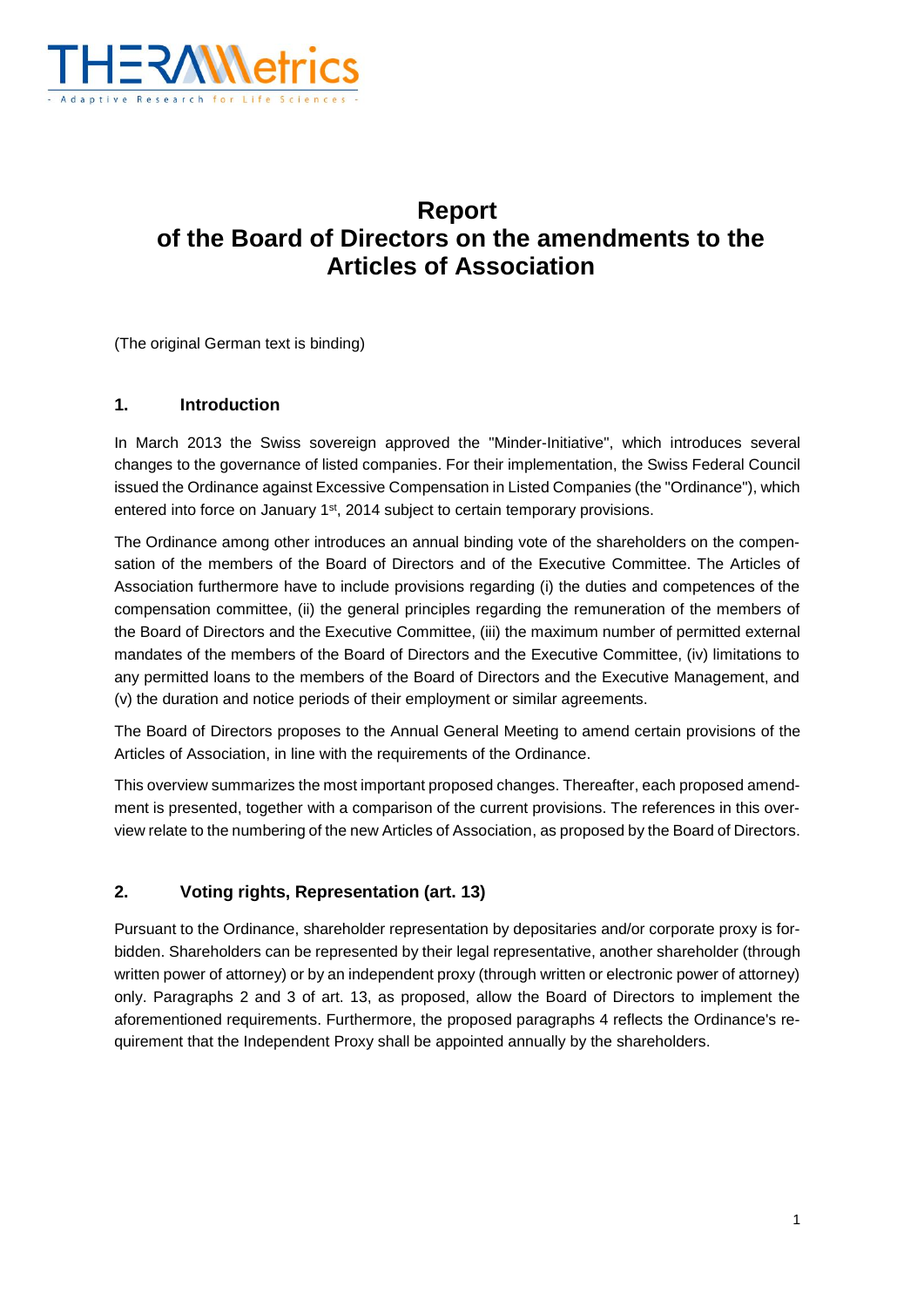

## **3. Elections of the members of the Board of Directors, of the Chairman of the Board of Directors, of the members of the Compensation Committee and of the Independent Proxy (art. 13, 16 and 19)**

Since the Annual General Meeting 2014, pursuant to the Ordinance, annual individual election by the shareholders meeting of the members and the chairman of the Board of Directors, the members of the Compensation Committee (in the case of THERAMetrics called the "Nomination and Compensation Committee") and the Independent Proxy is required. In case of vacancy for the position of chairman, the Board of Directors shall nominates a substitute until the end of the next Annual General Meeting (art. 16 para. 3). Similar provisions are further in place for the case of a vacancy in the Nomination and Compensation Committee (art. 19 para. 3) as well as in case of vacancy of the Independent Proxy (art. 13 para. 5).

### **4. The Nomination and Compensation Committee (art. 19 and 20)**

The proposed art. 19 states, beyond the annual election of its members, the number of members as well as the composition and organization of the Nomination and Compensation Committee. Pursuant to the Ordinance, the Articles of Association further have to set out the main tasks and competences of the Nomination and Compensation Committee. The Board of Directors therefore proposes in art. 20 that the Nomination and Compensation Committee shall support the Board of Directors in establishing and reviewing the compensation strategy and guidelines and the performance objective as well as in preparing the proposals to the General Meeting on the compensation of the Board of Directors and of the Executive Committee, which are submitted to the Annual General Meeting. The Board of Directors can delegate further tasks to the Nomination and Compensation Committee.

## **5. Remuneration principles and approval of the remuneration of the Board of Directors and Executive Committee by the Annual General Meeting (art. 22, 23 and 24)**

The Ordinance requires the Annual General Meeting to approve, every year, the total (i.e. aggregate) maximum amounts of the remuneration of the Board of Directors and, in a separate vote, of the Executive Committee.

The proposed Art. 22 states that the maximum remuneration amount for the Board of Directors shall be approved, prospectively, for the following term of office. This is to make sure that the remuneration period and the term of office for which the Board of Directors has been elected are concurring.

The maximum remuneration for the Executive Committee shall also be approved prospectively, for the following financial year. This approach secures for THERAMetrics and its Executive Management the required ability to plan ahead (since, otherwise, in case of a negative vote the Company would not be able to pay its executive management anymore). Art. 22 also indicates the procedure that would apply in case the shareholders were not to approve a remuneration proposal by the Board of Directors. In such event, the Board of Directors may submit new proposals to the shareholders, either immediately to the same General Meeting, or at a newly convened General Meeting. In order to avoid a situation of inability to pay or grant compensation, the Company shall be temporarily authorized to do so, subject to subsequent shareholder approval, or, if such approval is not granted, claw-back.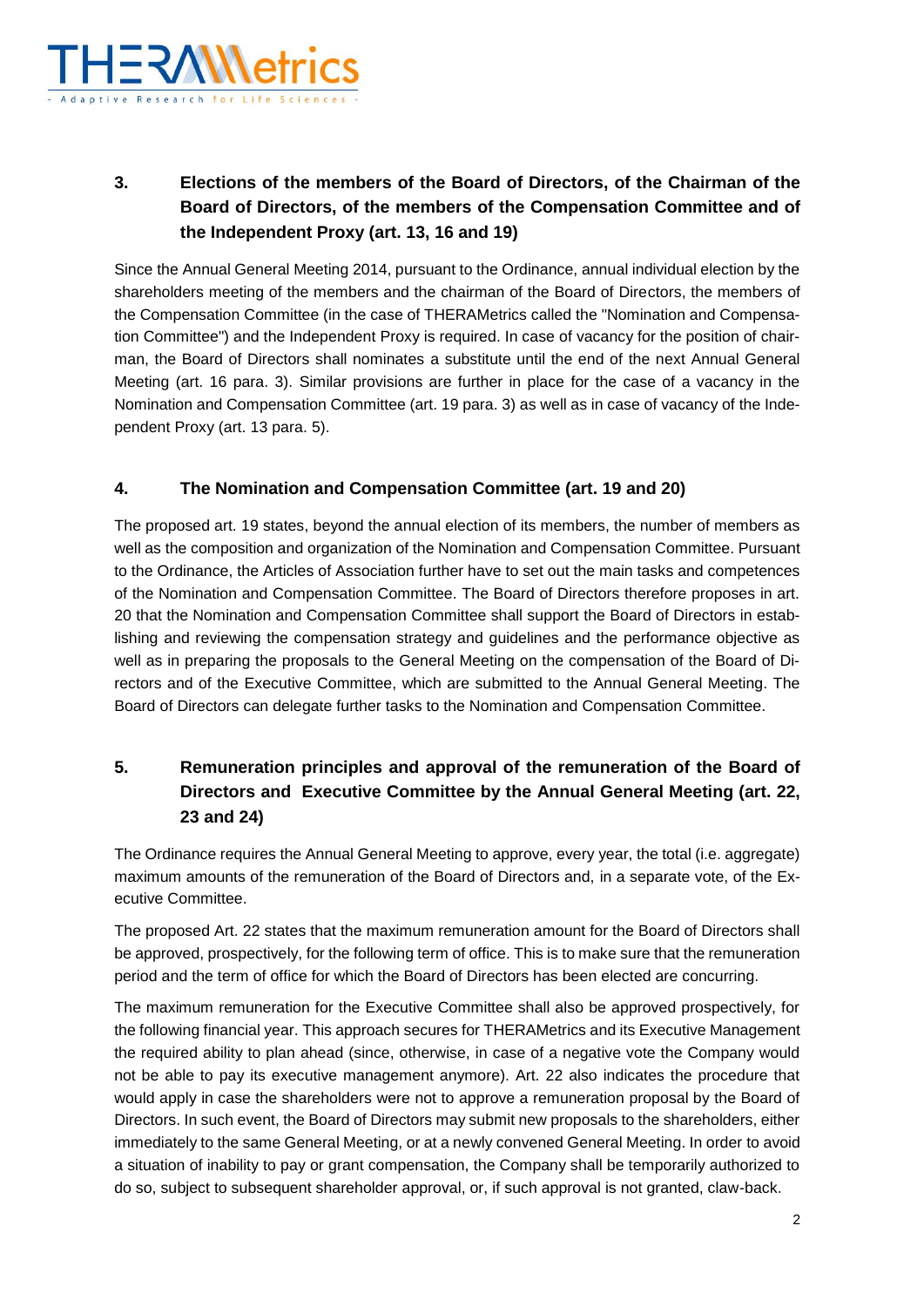

As indicated above, the approval of the maximum remuneration for the Executive Committee shall take place at every Annual General Meeting. Since such approval is to take place prospectively, situations in which a person enters the Executive Committee or is promoted within Executive Committee after approval of the upcoming financial year's remuneration must be provided for. Accordingly, the proposed Art. 23 empowers the Company to pay additional amounts to such new or promoted members of the Executive Committee. Such additional amounts shall, however, be limited to up to 40% of the maximum aggregate amount last approved for the Executive Committee. It may also be used for replacement awards.

In general, the maximum remuneration amount that will be submitted to the prospective approval of shareholders will be higher than the remuneration which will actually be paid out, since such total maximum amount needs to cover the event that maximum targets of all compensation and incentive plans are met. When determining the actual remuneration payout the Board of Directors and the Nomination and Compensation Committee are bound by the general remuneration principles set out in the Articles of Association. In particular, the proposed Art. 24 of the Articles of Association sets out the allowed types of benefits, and the principles that shall apply to any variable compensation. In particular, Art. 24 para. 2 sets out that variable compensation shall depend on the achievement of certain performance criteria. The proposed Art. 24 para. 3 sets out the general principles and conditions that shall apply to the grant of awards, conversion or option rights or comparable instruments.

The remuneration actually paid – respectively, as applicable, granted or promised – within the maximum remuneration amount prospectively approved by the General Meeting must be disclosed by the Board of Directors in a Compensation Report that complies with the Ordinance and, additionally, is audited by the Company's statutory auditors.

Furthermore, Art. 22 para. 5 provides that the Board of Directors shall submit the annual Compensation paid to a retrospective advisory vote of the General Meeting.

## **6. Contracts with Members of the Board of Directors and Executive Committee (art. 25)**

The Ordinance requires the Articles of Association to include provisions on the maximum duration of contracts which are the basis for the remuneration of the members of the Board of Directors and of the Executive Committee, and, respectively, the maximum notice period for terminating indefinite contracts.

For members of the Board of Directors duration and notice period may, pursuant to the Ordinance, not exceed one year. For members of the Executive Committee the Board of Directors proposes a maximum term of one year (for fixed-term contracts) or, respectively, a maximum notice period of 12 months (for indefinite contracts). This guarantees THERAMetrics to be protected from unwanted and abrupt changes within Management due to short-term resignations. Furthermore, the proposed provision enables the Company to stipulate after-contractual prohibitions of competition with members of Management, as far as it is deemed necessary. The duration of such a prohibition must not exceed a year and a yearly remuneration of 100% of the total yearly remuneration paid last to that member of Management.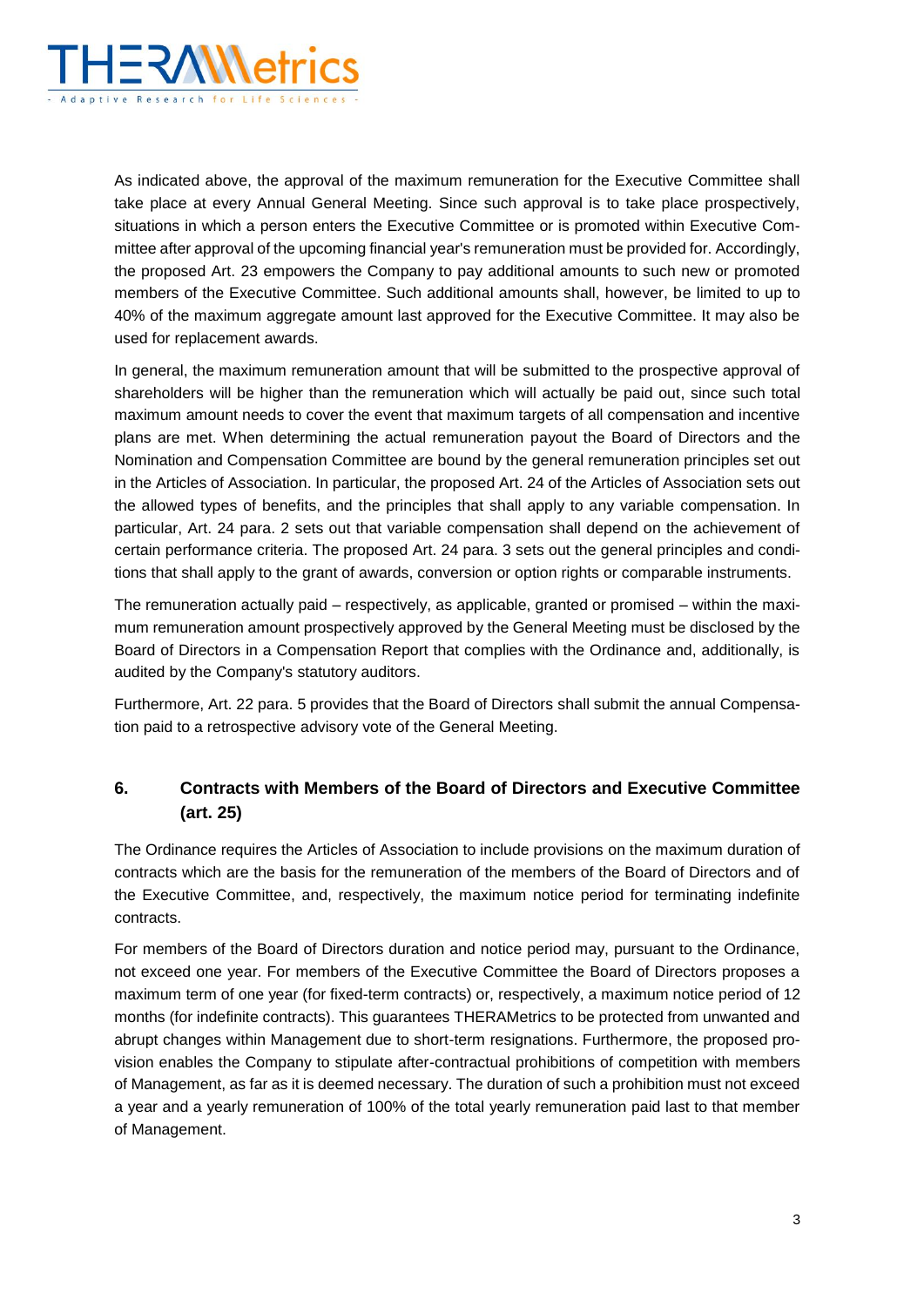

## **7. Number of Mandates outside of the THERAMetrics group (art. 26)**

The Ordinance requires the Articles of Association to include a provision which limits the number of mandates a member of the Board of Directors or of the Executive Committee may hold outside of the THERAMetrics group.

THERAMetrics encourages the members of its Board of Directors and of the Executive Committee to be engaged in other activities and also needs Directors and Managers that have experience and know-how. Also, the Company may have an interest that such persons join the boards of companies which are not controlled by THERAMetrics.

Accordingly, the Board of Directors proposes that the members of the Board of Directors and, respectively, of the Executive Committee may not assume more than twenty (20) additional mandates in other companies, of which no more than six (6) additional mandates in listed companies.

Mandates in group companies are not limited by law, but the Board of Directors proposes to limit them to fourty (40). Also, it is proposed to limit the number of mandates held at the request of the Company or group company and in associations, charitable organizations etc. to twenty (20).

#### **8. Loans and Credits (art. 27)**

The Ordinance requires the Articles of Association to state the amount of loans, if any, that may be granted by the Company to the members of the Board of Directors and Executive Committee. The Board of Directors proposes that it shall be empowered to grant loans and credits to members of the Board of Directors and of the Executive Committee, always provided they are at market conditions, for a maximum total amount that may not exceed 100% of the previous year's remuneration of the respective person.

# **The Amendments to the Articles of Association of THERAMetrics holding AG (Ltd./SA) in Detail**

| <b>Current Version</b>                                 | Proposed Changes to the Articles of Associ-<br>ation   |
|--------------------------------------------------------|--------------------------------------------------------|
| I. Company, Location, Duration, Purpose                | I. Company, Location, Duration, Purpose                |
| <b>Company, Location, Duration</b><br><b>Article 1</b> | <b>Company, Location, Duration</b><br><b>Article 1</b> |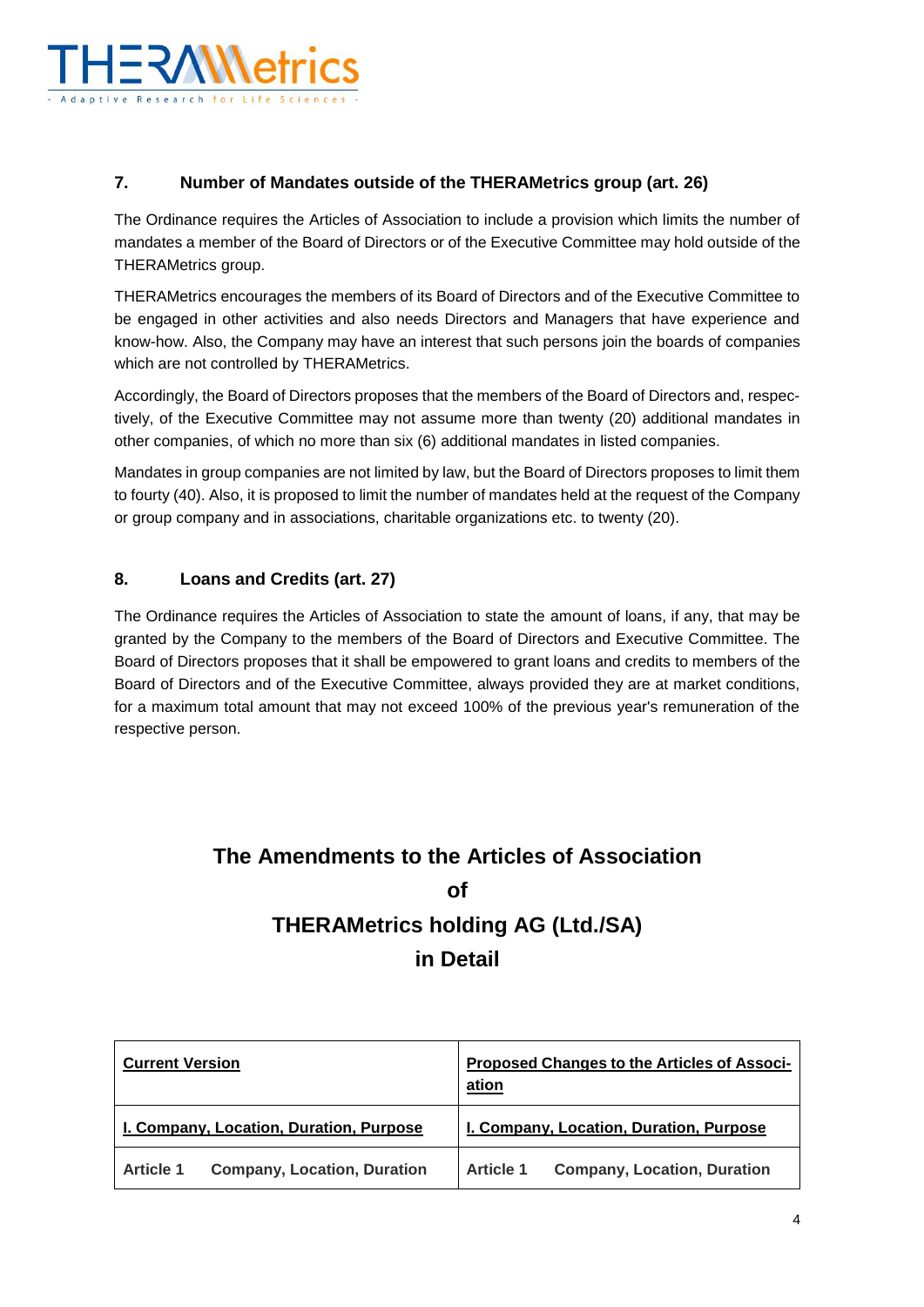

| Under the name                                                                                                                                                                                                                                                                                                                                                                                                                                                                                       | [Article unchanged]                          |
|------------------------------------------------------------------------------------------------------------------------------------------------------------------------------------------------------------------------------------------------------------------------------------------------------------------------------------------------------------------------------------------------------------------------------------------------------------------------------------------------------|----------------------------------------------|
| <b>THERAMetrics holding AG</b>                                                                                                                                                                                                                                                                                                                                                                                                                                                                       |                                              |
| (THERAMetrics holding Ltd.)                                                                                                                                                                                                                                                                                                                                                                                                                                                                          |                                              |
| (THERAMetrics holding SA)                                                                                                                                                                                                                                                                                                                                                                                                                                                                            |                                              |
| a limited liability company is created under Art.<br>620 and ss. of the Swiss Code of Obligations<br>(OR), with headquarters in Stans. Its duration is<br>unlimited.                                                                                                                                                                                                                                                                                                                                 |                                              |
| <b>Article 2</b><br><b>Purpose</b>                                                                                                                                                                                                                                                                                                                                                                                                                                                                   | <b>Article 2</b><br><b>Purpose</b>           |
| 1 The purpose of the Company is the acquisi-<br>tion, the holding, the management, the sale and<br>the financing of direct and indirect participations<br>in enterprises of all kind in Switzerland or<br>abroad, in particular in the field of rendering pre-<br>clinical, clinical and regulatory services and in<br>the economic and scientific development of new<br>therapeutic concepts and solutions for the treat-<br>ment of diseases, medical indications and ther-<br>apeutic treatments. | [Article unchanged]                          |
| 2 In addition, the Company may engage in any<br>other commercial, financial or other activities,<br>which are directly or indirectly related to the pur-<br>pose of the Company. Particularly, the Com-<br>pany may grant loans, guarantees and other<br>kinds of financing an securing for companies of<br>the group.                                                                                                                                                                               |                                              |
| 3 It may open branch offices and subsidiaries,<br>acquire, manage, exploit and sell real estate and<br>intellectual property rights in Switzerland or<br>abroad.                                                                                                                                                                                                                                                                                                                                     |                                              |
| <b>II. Share Capital, shares and share register</b>                                                                                                                                                                                                                                                                                                                                                                                                                                                  | II. Share Capital, shares and share register |
| <b>Article 3</b><br><b>Share Capital</b>                                                                                                                                                                                                                                                                                                                                                                                                                                                             | <b>Article 3</b><br><b>Share Capital</b>     |
| 1 The share capital of the Company amounts to<br>CHF 6'545'436.52, divided into 654'643'652<br>registered shares with a par value of CHF 0.01<br>each. The shares are fully paid up.                                                                                                                                                                                                                                                                                                                 | [Article unchanged]                          |
| 2 By an amendment to the articles of associa-<br>tion, the Company may at any time convert reg-<br>istered shares into bearer shares or bearer                                                                                                                                                                                                                                                                                                                                                       |                                              |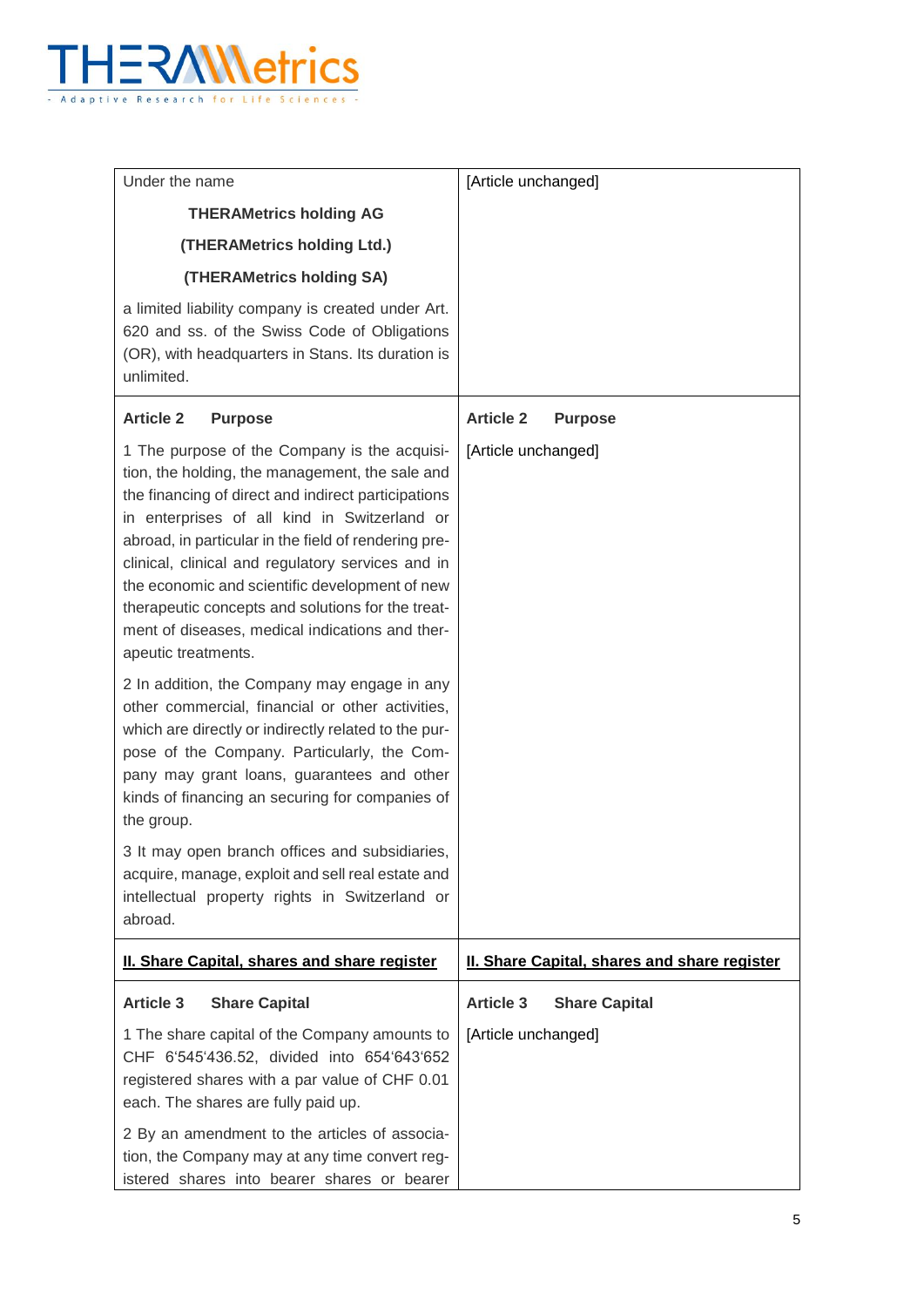

| shares into registered shares.                                                                                                                                                                                                                                                                                                                                                                                                                                                                                                                                                                                                                                                                                                                                                                                                                                                                                                                                                                                               |                                                       |
|------------------------------------------------------------------------------------------------------------------------------------------------------------------------------------------------------------------------------------------------------------------------------------------------------------------------------------------------------------------------------------------------------------------------------------------------------------------------------------------------------------------------------------------------------------------------------------------------------------------------------------------------------------------------------------------------------------------------------------------------------------------------------------------------------------------------------------------------------------------------------------------------------------------------------------------------------------------------------------------------------------------------------|-------------------------------------------------------|
| Article 3a Authorized share capital                                                                                                                                                                                                                                                                                                                                                                                                                                                                                                                                                                                                                                                                                                                                                                                                                                                                                                                                                                                          | Article 3a<br><b>Authorized share capital</b>         |
| Deleted due to time lapse.                                                                                                                                                                                                                                                                                                                                                                                                                                                                                                                                                                                                                                                                                                                                                                                                                                                                                                                                                                                                   | [Article unchanged]                                   |
| <b>Conditional share capital</b><br><b>Article 3b</b>                                                                                                                                                                                                                                                                                                                                                                                                                                                                                                                                                                                                                                                                                                                                                                                                                                                                                                                                                                        | <b>Article 3b</b><br><b>Conditional share capital</b> |
| 1 The share capital of the Company may be in-<br>creased by the issuance of up to 9'359'491 reg-<br>istered shares to be fully paid up, each with a<br>par value of CHF 0.01, up to the nominal value<br>of CHF 93'594.91 through the exercising of op-<br>tions granted to employees, members of the<br>Board of Directors and consultants of the Com-<br>pany or its subsidiaries. Rights of pre-emption<br>and advance subscription rights of shareholders<br>are ruled out. Option rights for employees, mem-<br>bers of the board of directors and consultants<br>are issued by the Company. The option terms,<br>such as the issue price of the shares, date of<br>dividend entitlement and the Board in the con-<br>text of regulations will set out type of investment.<br>The acquisition of registered shares through the<br>exercising of option rights and the subsequent<br>transfer of registered shares will be subject to<br>the registration restrictions of Article 5 of the Ar-<br>ticles of Association. | [Article unchanged]                                   |
| 2 The Company's share capital may be in-<br>creased by the issuance of up to 14'694'130<br>registered shares to be fully paid up, each with<br>a par value of CHF 0.01, up to a nominal value<br>of CHF 146'941.30 by the exercising of conver-<br>sion or option rights granted to entitled parties in<br>association with bonds and similar financial in-<br>struments of the company or its subsidiaries, or<br>option rights granted to existing and/or new<br>shareholders in connection with capital in-<br>creases. Pre-emptive rights of shareholders are<br>ruled out. The Board of Directors shall deter-<br>mine the conversion and option terms, the issue<br>price and the date of dividend entitlement. The<br>Board of Directors is authorized to limit or cancel<br>the advance subscription rights of existing<br>shareholders in the event of: (1) The financing<br>or refinancing of the acquisition of businesses,                                                                                       |                                                       |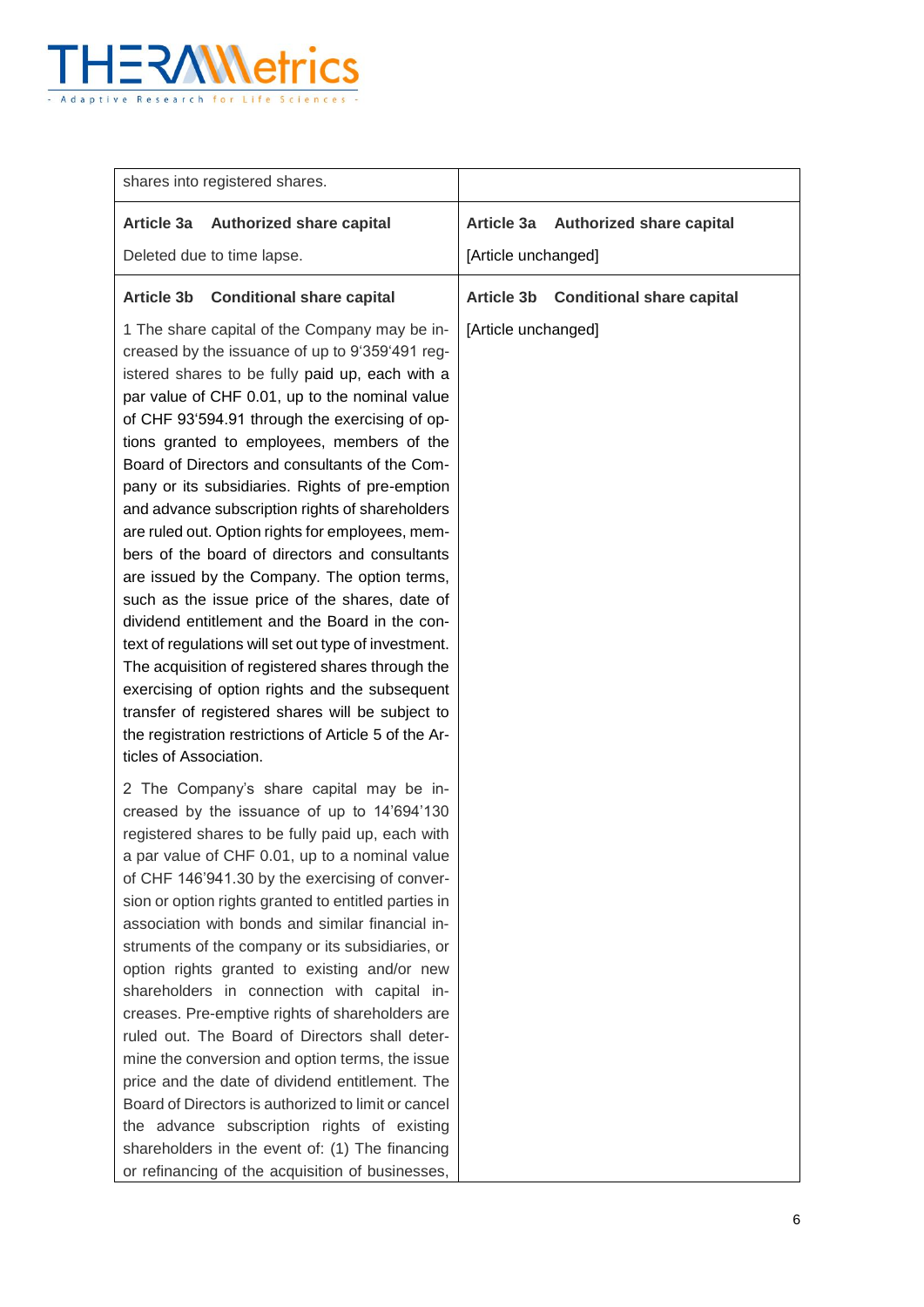

| company divisions or holdings or new invest-<br>ment projects of the Company, (2) the financing<br>or refinancing of the Company or its subsidiar-<br>ies, (3) the issuance of convertibles and/or op-<br>tion bonds for the purpose of placement on na-<br>tional or international capital markets for the<br>strategic diversification of the investor base in-<br>cluding placement with one or more strategic<br>partners or (4) for purposes of the underwriting<br>of such bonds and other financial instruments by<br>one or more banks with subsequent public offer.<br>If the advance subscription rights are ruled out<br>and not even granted indirectly, (i) Convertibles<br>or option bonds are to be distributed on market<br>terms and (ii) the time limit for the exercising of<br>conversion and/or option rights shall be set at a<br>maximum of 10 years from the date of the rele-<br>vant issue. Option rights granted to existing<br>and/or new shareholders in connection with cap-<br>ital increases have a time limit for exercising of<br>up to 5 years. The acquisition of registered<br>shares by the exercising of conversion or option<br>rights and the subsequent transfer of registered<br>shares are subject to the registration restrictions<br>of article 5 of the Articles of Association. |                                                  |
|---------------------------------------------------------------------------------------------------------------------------------------------------------------------------------------------------------------------------------------------------------------------------------------------------------------------------------------------------------------------------------------------------------------------------------------------------------------------------------------------------------------------------------------------------------------------------------------------------------------------------------------------------------------------------------------------------------------------------------------------------------------------------------------------------------------------------------------------------------------------------------------------------------------------------------------------------------------------------------------------------------------------------------------------------------------------------------------------------------------------------------------------------------------------------------------------------------------------------------------------------------------------------------------------------------------------------------|--------------------------------------------------|
| <b>Article 3c</b><br>Authorized share capital II                                                                                                                                                                                                                                                                                                                                                                                                                                                                                                                                                                                                                                                                                                                                                                                                                                                                                                                                                                                                                                                                                                                                                                                                                                                                                | <b>Article 3c</b><br>Authorized share capital II |
| 1 The Board of Directors is authorized, at any<br>time until 18 June 2016, to increase the share<br>capital by a maximum amount of CHF 1'980'000<br>by issuing up to 198'000'000 registered shares<br>to be fully paid up with a par value of CHF 0.01<br>each. An increase in partial amounts is permit-<br>ted. Furthermore, within the limits of Article 659<br>and ss. of the Swiss Code of Obligations, an in-<br>crease by original subscription of shares by the<br>Company for the purpose of subsequent offers<br>to shareholders or third parties or distribution<br>among them is permitted. The new registered<br>shares, after their acquisition, will be subject to<br>restrictions on entry into the share register as<br>set out in Article 5 of the articles of association.<br>The Board of Directors will determine the appro-<br>priate issue price, the date of dividend entitle-<br>ment and the type of investment. The Board of                                                                                                                                                                                                                                                                                                                                                                         | [Article unchanged]                              |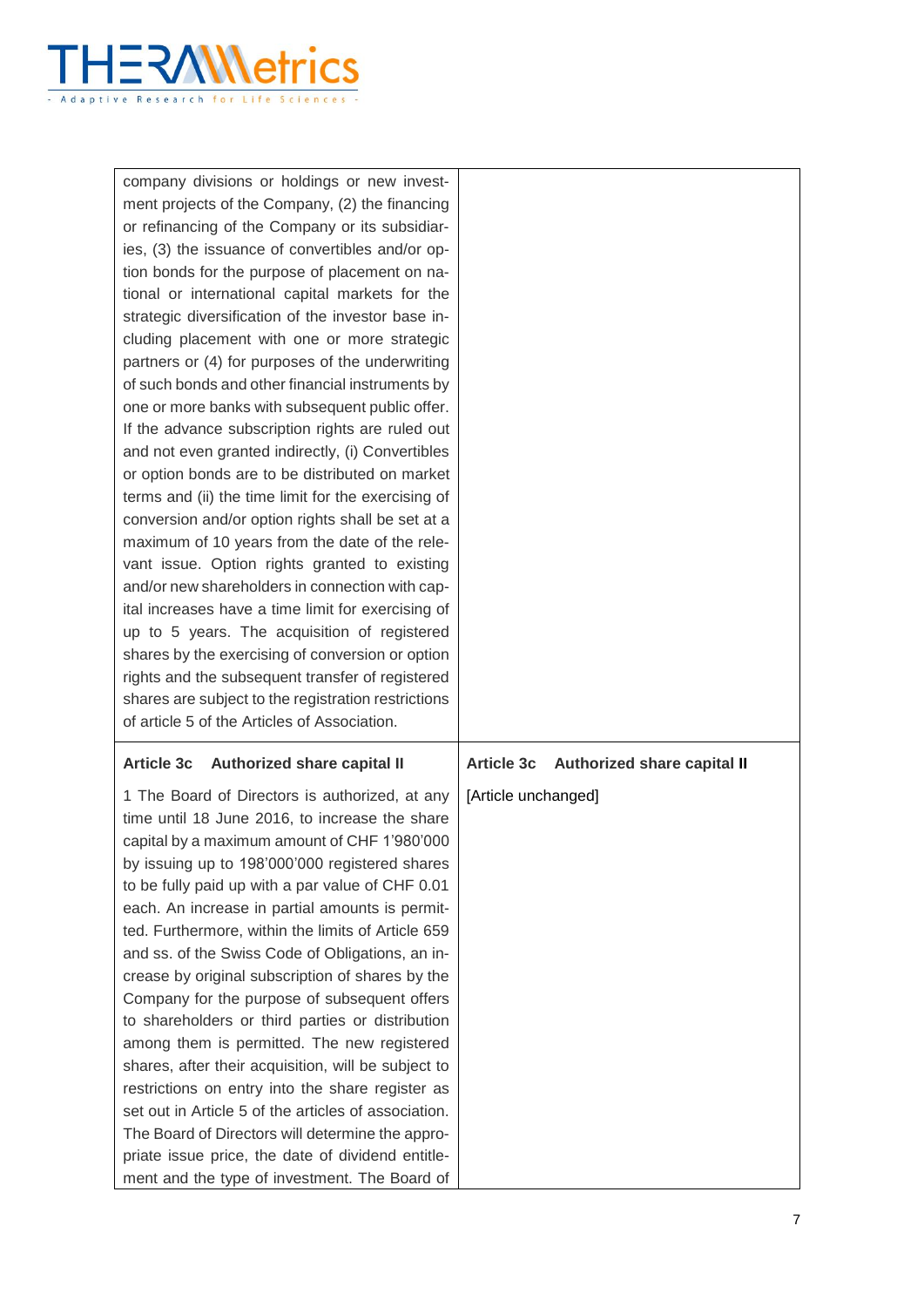

Directors may issue new shares by means of underwriting or in any other manner by one or more banks and subsequent offer to shareholders or third parties. The Board may forfeit unexercised pre-emptive rights, or it can distribute these and shares for which pre -emptive rights have been granted but not exercised under market conditions or otherwise use them for the benefit of the company.

2 The Board of Directors is entitled to restrict or cancel the pre -emptive rights of shareholders and third parties, or the Company, in the event of the use of shares: (1) for the acquisition of businesses or company divisions or holdings or for new investment projects or in the event of share placement for the financing or refinancing of such transactions, (2) for the purpose of expanding the shareholder base by individuals or legal entities having a direct or indirect association with the diseases (especially as patients or as relatives and friends of patients) or who are professionally involved either directly or indirectly with the disease (in particular producers of drugs, scientists, research institutions, universities, patient and donation organizations or hospitals), for which the Company or any of its subsidiaries invents, researches, develops, offers or sells new approaches or treatment solutions; (3) for purposes of the participation of strategic partners, or for purposes of expanding the shareholder base in certain investor markets or in the context of the listing, trade licensing or registration of the shares on domestic or foreign stock exchanges, (4) for the participation of employees, members of the Board of Directors and consultants of the Company or its subsidiaries in accordance with one or more regulations adopted by the Board, (5) in connection with an offering of securities in order to cover the green shoe option (surplus allocation option) granted to one or more banks, (6) for raising capital in a fast and flexible manner, which would hardly be achieved without the exclusion of the statutory pre -emptive rights of the existing shareholders,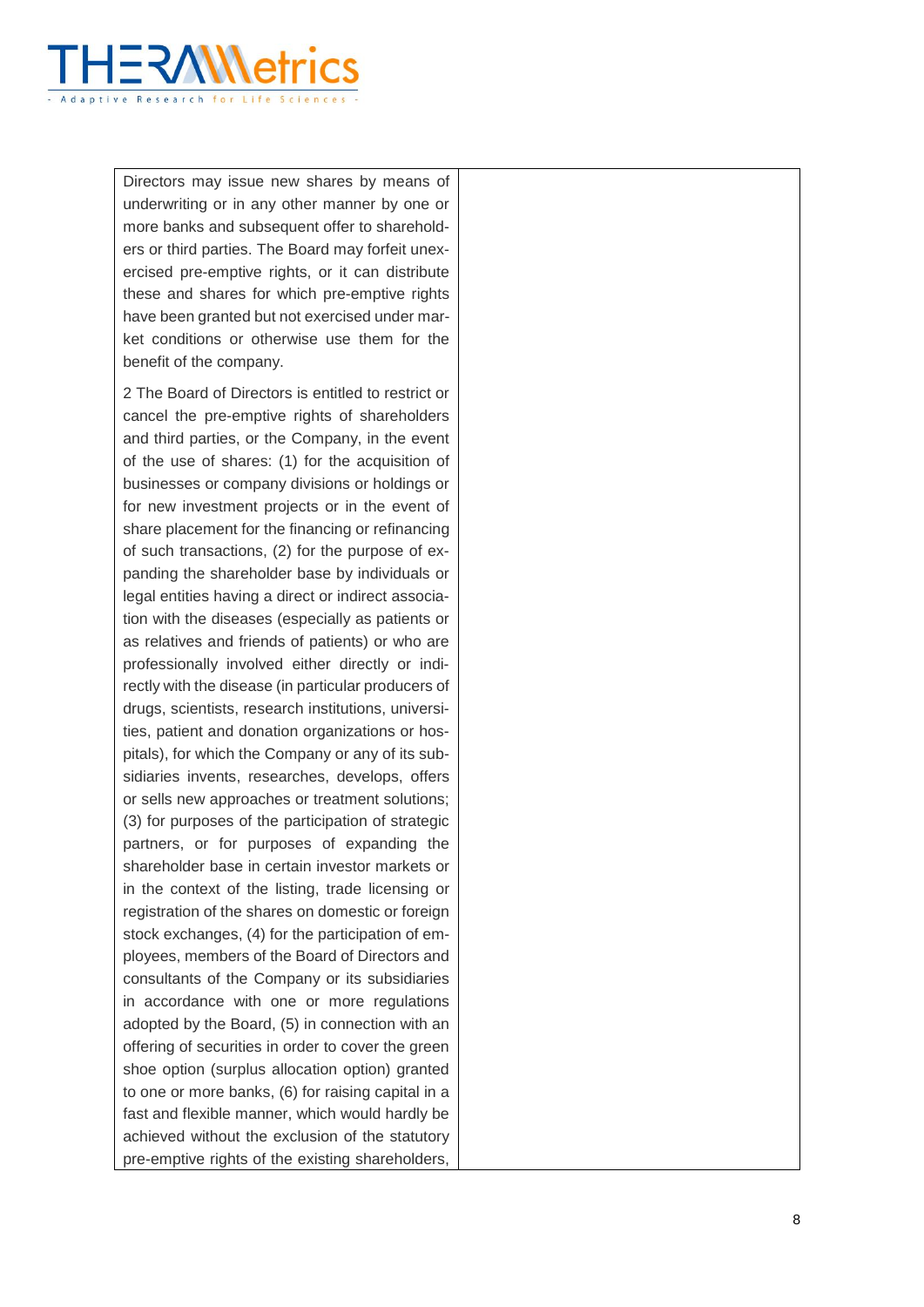

| or (7) for other valid grounds in the sense of Ar-<br>ticle 652b para. 2 Swiss Code of Obligations.                                                                                                                                                                                                                                                                                                                                                                                                                                                                                                                                                                                                                                                                                                                                                                                                                                                                                                                                                                                                                                                                        |                                                          |
|----------------------------------------------------------------------------------------------------------------------------------------------------------------------------------------------------------------------------------------------------------------------------------------------------------------------------------------------------------------------------------------------------------------------------------------------------------------------------------------------------------------------------------------------------------------------------------------------------------------------------------------------------------------------------------------------------------------------------------------------------------------------------------------------------------------------------------------------------------------------------------------------------------------------------------------------------------------------------------------------------------------------------------------------------------------------------------------------------------------------------------------------------------------------------|----------------------------------------------------------|
| <b>Conditional share capital II</b><br><b>Article 3d</b>                                                                                                                                                                                                                                                                                                                                                                                                                                                                                                                                                                                                                                                                                                                                                                                                                                                                                                                                                                                                                                                                                                                   | <b>Conditional share capital II</b><br><b>Article 3d</b> |
| The share capital of the Company may be in-<br>creased by the issuance of up to 25'000'000 reg-<br>istered shares to be fully paid up, each with a<br>par value of CHF 0.01 to the nominal value of<br>CHF 250'000 through the exercising of options<br>granted to members of the Board of Directors<br>and the Executive Committee of the Company<br>and its subsidiaries and/or Group companies.<br>Pre-emptive and advance subscription rights of<br>shareholders are ruled out. Option rights for<br>members of the Board of Directors and the Ex-<br>ecutive Committee are issued by the Company.<br>The Company shall issue the option rights to the<br>Board of Directors and the Executive Commit-<br>tee. The terms and conditions of the options,<br>such as the issue price of the shares, date of<br>dividend entitlement and type of contribution<br>shall be set out the regulations and or stock op-<br>tion plans. The acquisition of registered shares<br>through the exercising of option rights and the<br>subsequent transfer of registered shares will be<br>subject to the registration restrictions of Article 5<br>of the Articles of Association. | [Article unchanged]                                      |
| <b>Article 4</b><br>Form of shares                                                                                                                                                                                                                                                                                                                                                                                                                                                                                                                                                                                                                                                                                                                                                                                                                                                                                                                                                                                                                                                                                                                                         | <b>Article 4</b><br>Form of shares                       |
| 1 The Company's registered shares will be is-<br>sued and managed subject to paragraphs 3 and<br>5 as as book-entry securities.<br>2 Regulations on book-entry securities, includ-<br>ing the provision of collateral are subject to the<br>law on book entry securities. If book-entry secu-<br>rities are transferred by assignment, this is sub-<br>ject to notification of the Company in order to be<br>valid.<br>3 The Company may withdraw shares managed<br>as book-entry securities from the custody sys-                                                                                                                                                                                                                                                                                                                                                                                                                                                                                                                                                                                                                                                         | [Article unchanged]                                      |
| tem.                                                                                                                                                                                                                                                                                                                                                                                                                                                                                                                                                                                                                                                                                                                                                                                                                                                                                                                                                                                                                                                                                                                                                                       |                                                          |
| 4 The shareholder may, if he is registered in the<br>stock book, at any time request the Company to                                                                                                                                                                                                                                                                                                                                                                                                                                                                                                                                                                                                                                                                                                                                                                                                                                                                                                                                                                                                                                                                        |                                                          |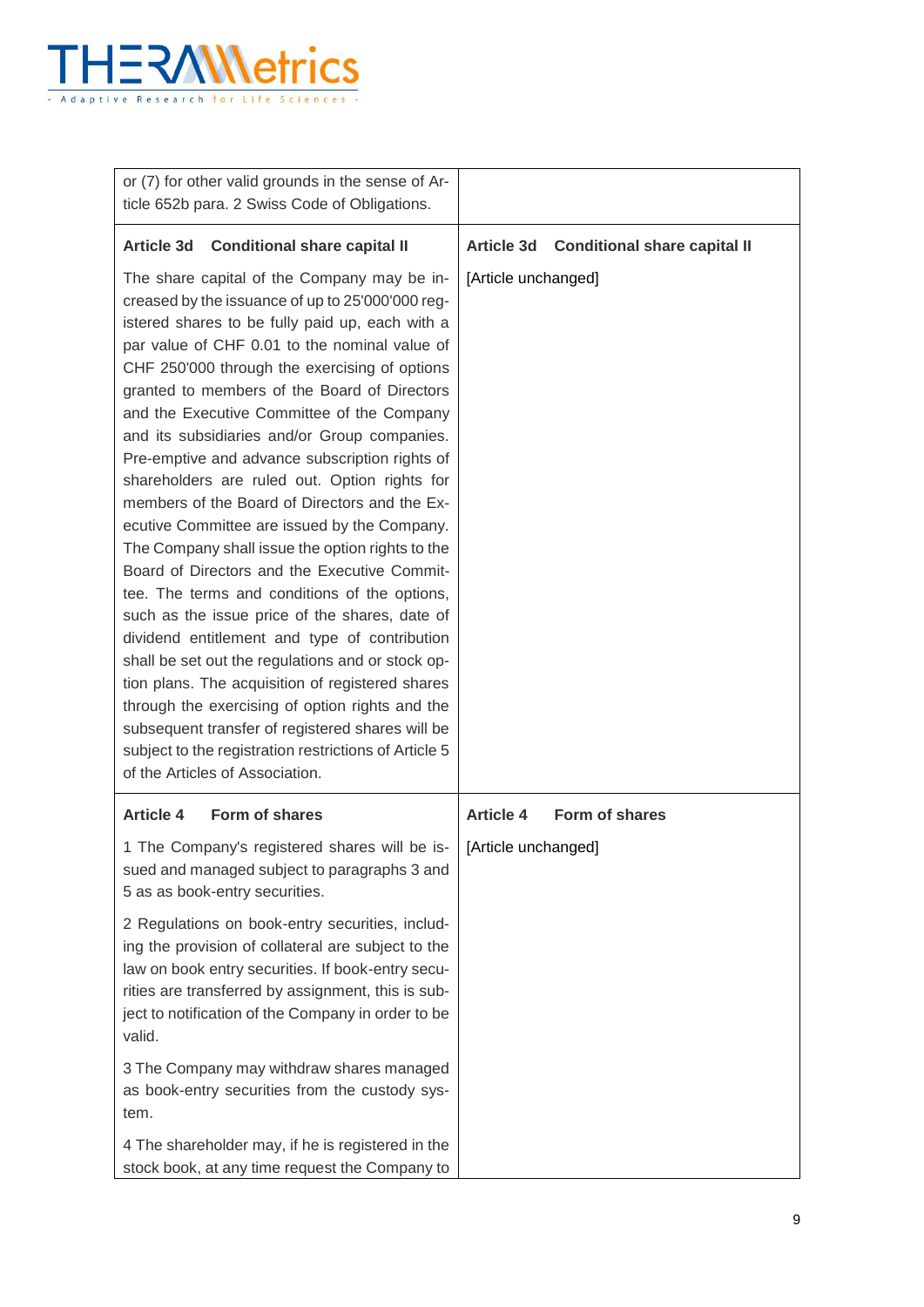

| issue a certificate of his registered shares.                                                                                                                                                                                                                                                                                                                                                                                                                                                                                                                                                                                                                          |                                                                              |
|------------------------------------------------------------------------------------------------------------------------------------------------------------------------------------------------------------------------------------------------------------------------------------------------------------------------------------------------------------------------------------------------------------------------------------------------------------------------------------------------------------------------------------------------------------------------------------------------------------------------------------------------------------------------|------------------------------------------------------------------------------|
| 5 The shareholder has no right to print and de-<br>liver certificates or conversions of registered<br>shares issued in a specific form in another form.<br>The Company may however at any time issue<br>certificates (individual documents and certifi-<br>cates or global certificates) or convert book-en-<br>try securities or certificates into a different form<br>and cancel issued certificates delivered to it.                                                                                                                                                                                                                                                |                                                                              |
| <b>Article 5</b><br>Share register, Registration Re-<br>strictions, Nominees                                                                                                                                                                                                                                                                                                                                                                                                                                                                                                                                                                                           | <b>Article 5</b><br>Share register, Registration Re-<br>strictions, Nominees |
| 1 For the registered shares a share register is<br>kept, in which the surname and first name of<br>holders and beneficiaries are entered (for legal<br>entities, the company name), together with ad-<br>dress and nationality (for legal entities the regis-<br>tered office). Should a person entered in the<br>share register change their address, they must<br>inform the Company. Where this has not been<br>done, all written communications are valid if<br>made to the address entered in the share regis-<br>ter. In relation to the Company, only the person<br>or entity entered in the share register is recog-<br>nized as a shareholder or beneficiary. | [Article unchanged]                                                          |
| 2 Purchasers of registered shares will be en-<br>tered into the share register with voting rights if<br>they explicitly declare that they have acquired<br>these registered shares in their own name and<br>on their own account. If the purchaser is not will-<br>ing to make such a declaration, the Board of Di-<br>rectors may refuse registration with voting<br>rights.                                                                                                                                                                                                                                                                                          |                                                                              |
| 3 The registration restriction set out in para-<br>graph 2 shall also apply to shares subscribed or<br>acquired through the exercising of a derivative<br>subscription, option or conversion right.                                                                                                                                                                                                                                                                                                                                                                                                                                                                    |                                                                              |
| 4 The Board of Directors may, after hearing the<br>registered shareholder or nominee, where ap-<br>propriate, remove entries from the share register<br>with retroactive effect to the date of registration<br>if the registration was made on the basis of false<br>information or in the event of a breach of the                                                                                                                                                                                                                                                                                                                                                    |                                                                              |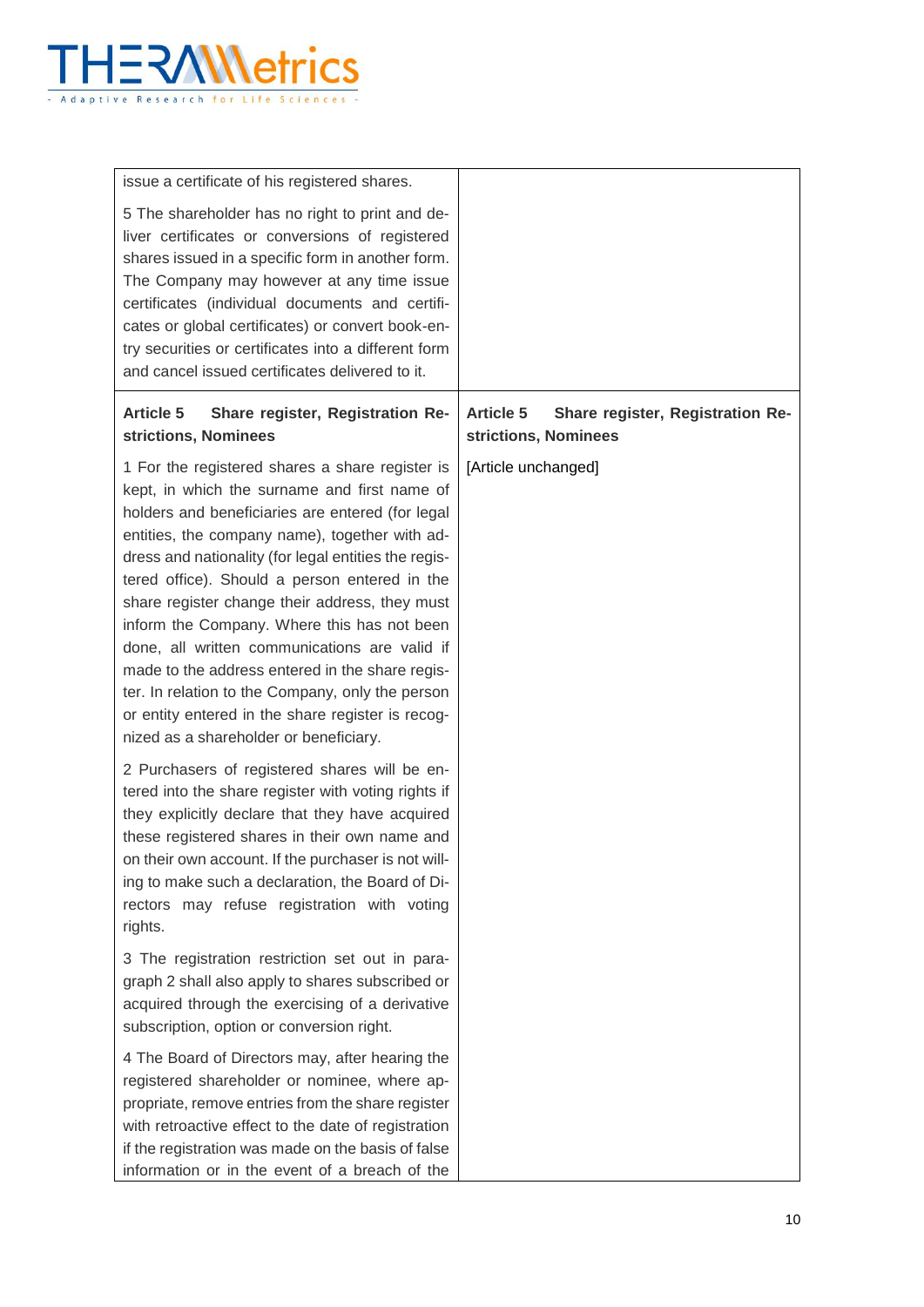

| agreement between the company and the nom-<br>inee. The party concerned must be informed im-<br>mediately of the cancellation.                                                                                                                                                                                                                                                                                                                                              |                                                                                               |
|-----------------------------------------------------------------------------------------------------------------------------------------------------------------------------------------------------------------------------------------------------------------------------------------------------------------------------------------------------------------------------------------------------------------------------------------------------------------------------|-----------------------------------------------------------------------------------------------|
| 5 The Board of Directors establishes the princi-<br>ples relating to registration of nominees and<br>adopts the provisions necessary for compliance<br>with the above regulations. Nominees in the<br>sense of this provision are considered to be per-<br>sons who do not expressly declare in the appli-<br>cation for registration that they have acquired<br>the shares for their own account, and with whom<br>the Company has concluded a corresponding<br>agreement. |                                                                                               |
| 6 The Board of Directors announces in the invi-<br>tation to the General Meeting the closing date<br>for entry in the share register for participation<br>and voting rights.                                                                                                                                                                                                                                                                                                |                                                                                               |
| <b>Article 6</b><br><b>Public takeover bid</b>                                                                                                                                                                                                                                                                                                                                                                                                                              | <b>Article 6</b><br><b>Public takeover bid</b>                                                |
| A purchaser of shares in the Company is not<br>obliged to make a public purchase offer in ac-<br>cordance with the provisions of Article 32 of the<br>Federal Act on Stock Exchanges and Securities<br>Trading (Stock Exchange Act).                                                                                                                                                                                                                                        | [Article unchanged]                                                                           |
| <b>III. Company organization</b>                                                                                                                                                                                                                                                                                                                                                                                                                                            | <b>III. Company organization</b>                                                              |
| <b>Article 7</b><br><b>Organs</b>                                                                                                                                                                                                                                                                                                                                                                                                                                           | <b>Article 7</b><br><b>Organs</b>                                                             |
| The organs of the company are as follows:                                                                                                                                                                                                                                                                                                                                                                                                                                   | [Article unchanged]                                                                           |
| A. Annual General Meeting                                                                                                                                                                                                                                                                                                                                                                                                                                                   |                                                                                               |
| <b>B.</b> Board of Directors                                                                                                                                                                                                                                                                                                                                                                                                                                                |                                                                                               |
| C. Auditors                                                                                                                                                                                                                                                                                                                                                                                                                                                                 |                                                                                               |
| <b>A. General Meeting</b>                                                                                                                                                                                                                                                                                                                                                                                                                                                   | <b>A. General Meeting</b>                                                                     |
| <b>Article 8</b><br><b>Powers</b>                                                                                                                                                                                                                                                                                                                                                                                                                                           | <b>Article 8</b><br><b>Powers</b>                                                             |
| The supreme organ of the company is the Gen-<br>eral Meeting. It shall have the inalienable pow-<br>ers decreed by law.                                                                                                                                                                                                                                                                                                                                                     | [Article unchanged]                                                                           |
| <b>Article 9</b><br><b>Ordinary and Extraordinary Gen-</b><br>eral Meetings                                                                                                                                                                                                                                                                                                                                                                                                 | <b>Article 9</b><br><b>Ordinary</b><br><b>Extraordinary</b><br>and<br><b>General Meetings</b> |
| 1 The Annual General Meeting takes place                                                                                                                                                                                                                                                                                                                                                                                                                                    |                                                                                               |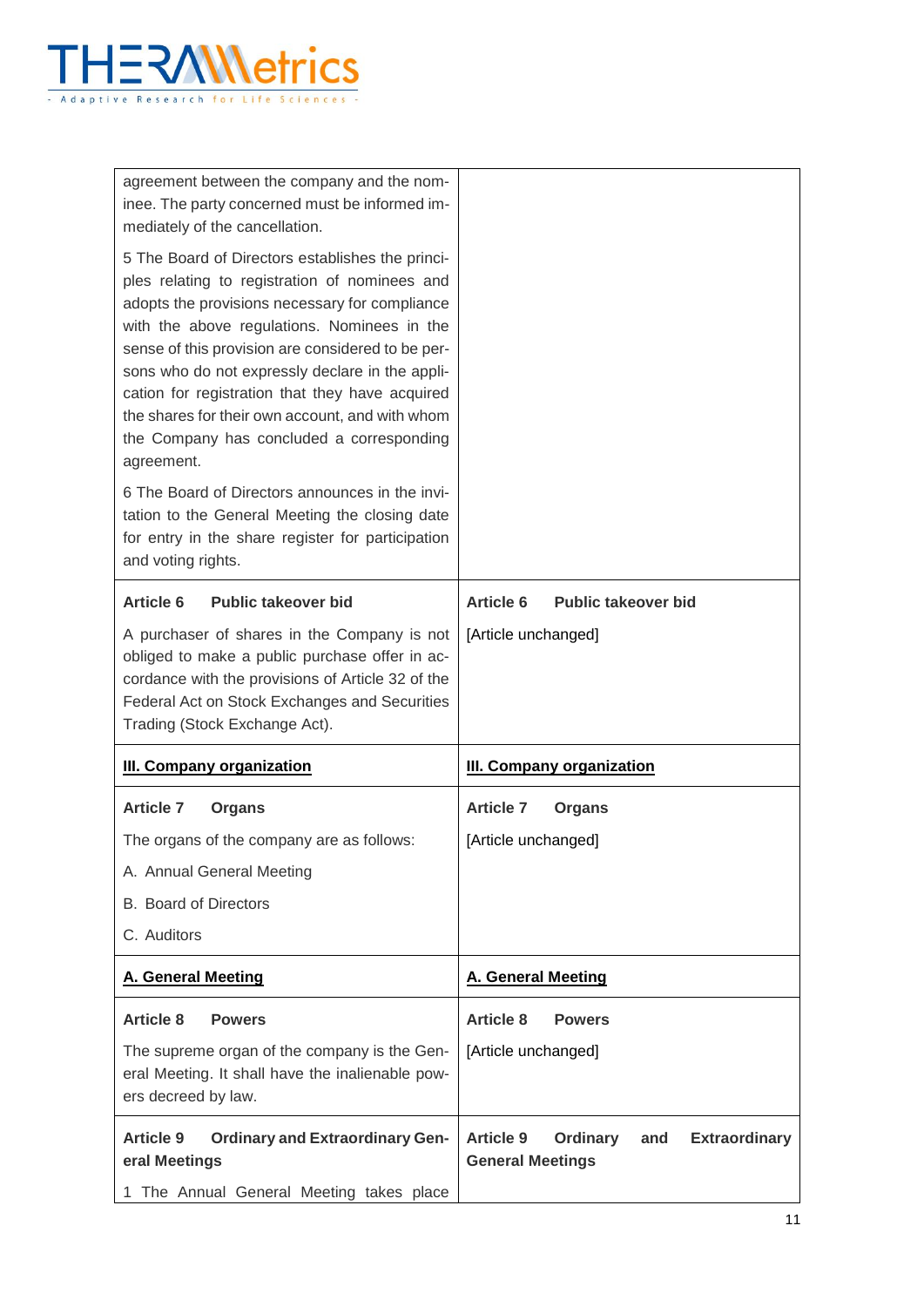

| within six months after the close of the financial<br>year.                                                                                                                                                                                                                                                                                                                                                                                                                          | [Article unchanged]                     |
|--------------------------------------------------------------------------------------------------------------------------------------------------------------------------------------------------------------------------------------------------------------------------------------------------------------------------------------------------------------------------------------------------------------------------------------------------------------------------------------|-----------------------------------------|
| 2 Extraordinary General Meetings take place<br>when the Board of Directors or the Auditors<br>deem this to be appropriate, or as decided by a<br>general meeting. In addition, shareholders rep-<br>resenting at least 10 percent of the share capi-<br>tal, may jointly request the calling of an extraor-<br>dinary general meeting, in writing specifying the<br>items to be discussed, and the proposal, and in<br>the case of elections, the name of the proposed<br>candidate. |                                         |
| <b>Article 10</b><br><b>Convocation</b>                                                                                                                                                                                                                                                                                                                                                                                                                                              | <b>Convocation</b><br><b>Article 10</b> |
| 1 The General Meeting is convened by the<br>Board of Directors or by the organs and people<br>designated by law.                                                                                                                                                                                                                                                                                                                                                                     | [Article unchanged]                     |
| 2 The meeting is called by a single announce-<br>ment in the Swiss Commercial Gazette. Regis-<br>tered shareholders may in addition be informed<br>in writing. In the convocation, the agenda as well<br>as the proposals of the Board of Directors and<br>the shareholders who requested a General<br>Meeting or the listing of an item on the agenda<br>are to be announced.                                                                                                       |                                         |
| 3 At least twenty days before the Annual Gen-<br>eral Meeting, the Annual Report and the Audit<br>Report are to be presented at the Company's<br>head office for inspection by the shareholders.<br>This must be mentioned in the convocation.                                                                                                                                                                                                                                       |                                         |
| 4 The owners or representatives of all shares<br>may, if no objection is raised, hold a general<br>meeting without compliance with the prescribed<br>formalities for convening (Universal Sharehold-<br>ers' Meeting). This meeting can validly discuss<br>and decide upon any matters within the remit of<br>the General Meeting provided that the holders<br>or representatives of all the shares are present.                                                                     |                                         |
| <b>Article 11</b><br>Agenda                                                                                                                                                                                                                                                                                                                                                                                                                                                          | <b>Article 11</b><br>Agenda             |
| 1 Shareholders representing either alone or to-<br>gether shares with a nominal value of at least<br>CHF 1,000,000 or at least 10 percent of the                                                                                                                                                                                                                                                                                                                                     | [Article unchanged]                     |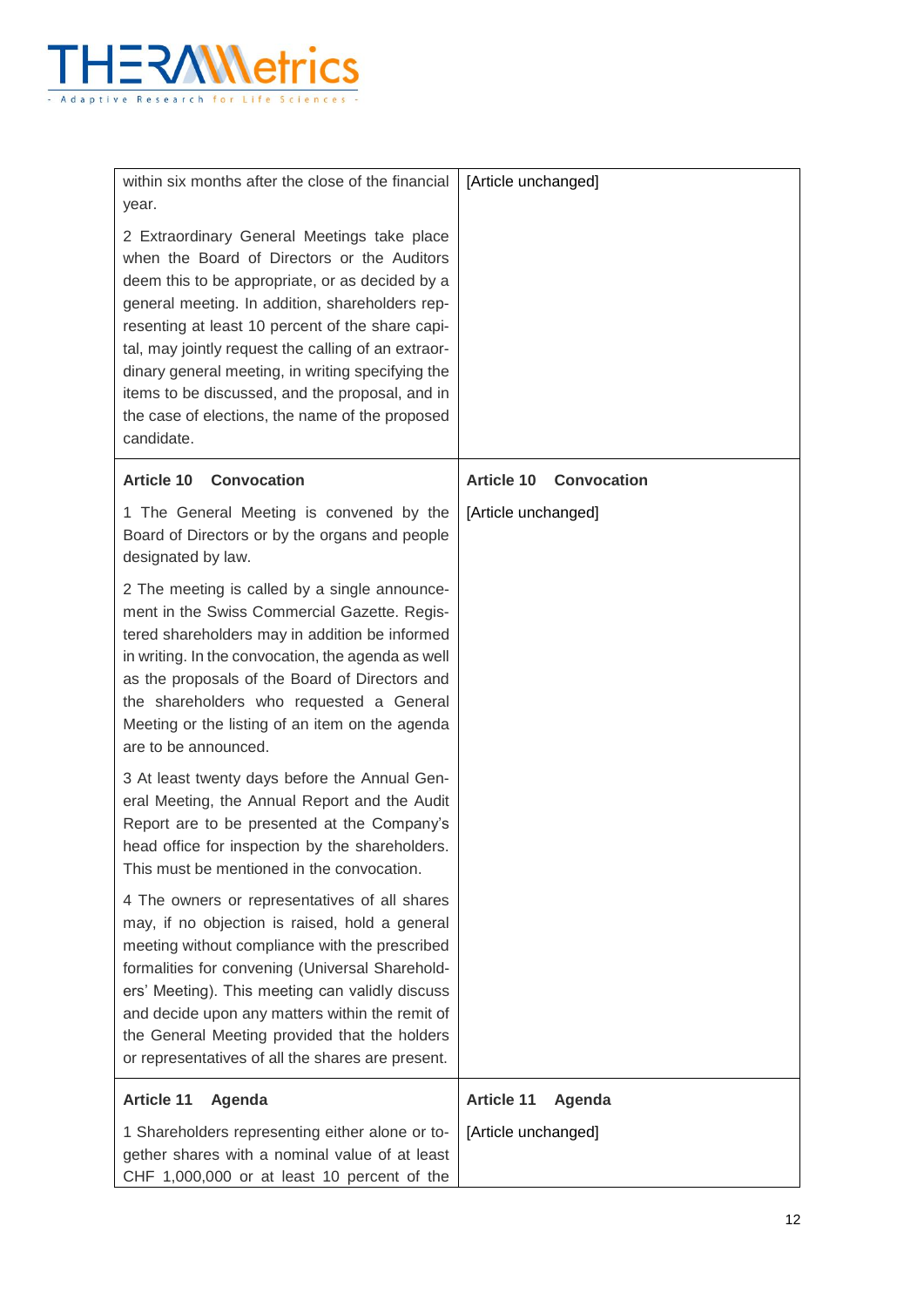

| share capital may request the inclusion of an<br>agenda item. The inclusion of the agenda item<br>must be applied for in writing to the Board of Di-<br>rectors at least 45 days before the meeting and<br>shall specify the agenda item and the sharehold-<br>ers' proposals.<br>2 The General Meeting cannot take any deci-<br>sions regarding applications for items not duly<br>announced; exceptions to this are applications<br>for the convening of an extraordinary general<br>meeting or the conducting of a special audit.<br>3 Requests for items to be included on the<br>agenda and for discussion without the taking of<br>a decision do not require prior notice. |                                                                                                                                                  |
|----------------------------------------------------------------------------------------------------------------------------------------------------------------------------------------------------------------------------------------------------------------------------------------------------------------------------------------------------------------------------------------------------------------------------------------------------------------------------------------------------------------------------------------------------------------------------------------------------------------------------------------------------------------------------------|--------------------------------------------------------------------------------------------------------------------------------------------------|
| Chair of the General Assembly,<br><b>Article 12</b><br><b>Representatives, Vote Counters, Minutes</b>                                                                                                                                                                                                                                                                                                                                                                                                                                                                                                                                                                            | Chair of the General Assembly,<br><b>Article 12</b><br><b>Representatives, Vote Counters, Minutes</b>                                            |
| 1 The Chairman of the Board of Directors shall<br>preside at the General Meeting, and in his ab-<br>sence the Vice-Chairman of the Board of Direc-<br>tors. If he too is absent, the Chairman is elected<br>by the General Meeting.                                                                                                                                                                                                                                                                                                                                                                                                                                              | [Article unchanged]                                                                                                                              |
| 2 The chairman has all the powers and authority<br>necessary for the proper conducting of the Gen-<br>eral Meeting.                                                                                                                                                                                                                                                                                                                                                                                                                                                                                                                                                              |                                                                                                                                                  |
| 3 The Chairman appoints a recording secretary<br>and scrutinizer, who need not be shareholders.                                                                                                                                                                                                                                                                                                                                                                                                                                                                                                                                                                                  |                                                                                                                                                  |
| 4 The Board of Directors is responsible for the<br>keeping of the minutes, which are to be signed<br>by the chairman and the secretary. The minutes<br>shall give information about decisions and elec-<br>tions and to declarations made on record by the<br>shareholders.                                                                                                                                                                                                                                                                                                                                                                                                      |                                                                                                                                                  |
| <b>Voting rights, Representation</b><br><b>Article 13</b>                                                                                                                                                                                                                                                                                                                                                                                                                                                                                                                                                                                                                        | <b>Voting rights, Representation</b><br><b>Article 13</b>                                                                                        |
| 1 Each share registered as a share with voting<br>rights in the share register gives entitlement to<br>one vote.                                                                                                                                                                                                                                                                                                                                                                                                                                                                                                                                                                 | 1 [Paragraph unchanged]                                                                                                                          |
| 2 A shareholder may only be represented at the<br>General Meeting by his legal representative,<br>who does not have to be a shareholder, another<br>shareholder with voting rights, the corporate                                                                                                                                                                                                                                                                                                                                                                                                                                                                                | 2 A shareholder may only be represented at the<br>General Meeting by his legal representative,<br>who does not have to be a shareholder, another |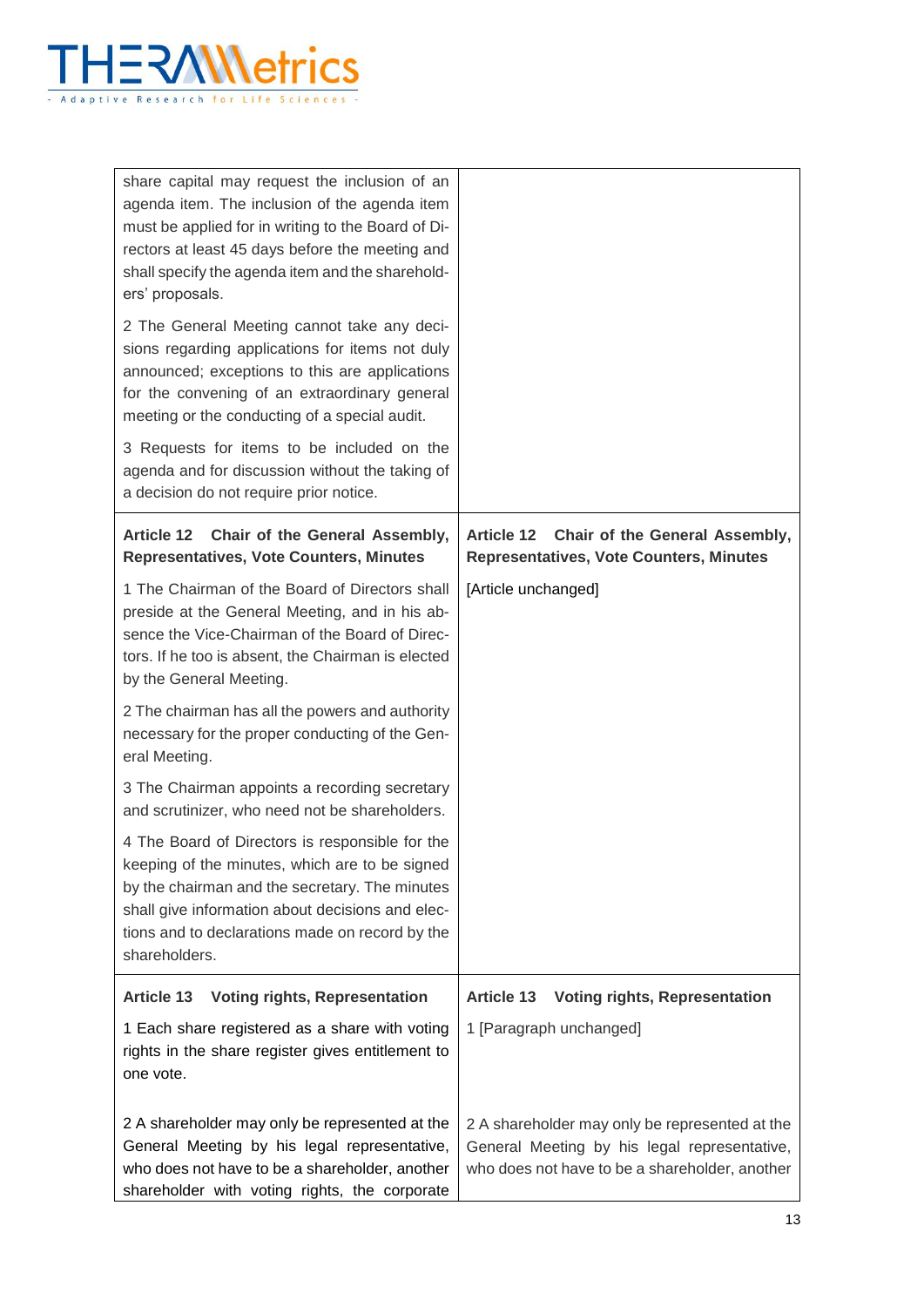

| proxy or a portfolio representative. All shares<br>held by a shareholder shall be represented by<br>only one person.                                                                                                                                                                                                                                                                                                                                                                  | shareholder with voting rights or the Independ-<br>ent Proxy. All shares held by a shareholder shall<br>be represented by only one person.                                                                              |
|---------------------------------------------------------------------------------------------------------------------------------------------------------------------------------------------------------------------------------------------------------------------------------------------------------------------------------------------------------------------------------------------------------------------------------------------------------------------------------------|-------------------------------------------------------------------------------------------------------------------------------------------------------------------------------------------------------------------------|
| 3 The Board of Directors issues the required<br>rules for the ascertainment of the voting rights.<br>The Chairman decides on the admission to the<br>General Meeting and the recognition of proxies.                                                                                                                                                                                                                                                                                  | 3 The Board of Directors may issue procedural<br>rules regarding admission to the General Meet-<br>ing, representation and recognition of proxies as<br>well as the issuance of electronic proxies and<br>instructions. |
|                                                                                                                                                                                                                                                                                                                                                                                                                                                                                       | 4 The General Meeting elects the Independent<br>Proxy annually. The term of office ends with the<br>conclusion of the next ordinary General Meet-<br>ing. Re-election is possible.                                      |
|                                                                                                                                                                                                                                                                                                                                                                                                                                                                                       | 5 If the Company does not have an Independent<br>Proxy, the Board of Directors shall appoint the<br>Independent Proxy for the next Shareholders'<br>Meeting.                                                            |
| <b>Article 14</b><br><b>Decisions, Elections</b>                                                                                                                                                                                                                                                                                                                                                                                                                                      | <b>Article 14</b><br><b>Decisions, Elections</b>                                                                                                                                                                        |
| 1 The General Meeting forms a quorum regard-<br>less of the number of shareholders present or<br>the shares represented.                                                                                                                                                                                                                                                                                                                                                              | [Article unchanged]                                                                                                                                                                                                     |
| 2 The General Meeting shall pass its resolutions<br>and carry out its elections with an absolute ma-<br>jority of the votes cast, excluding abstentions,<br>blank and invalid votes, provided that the law or<br>the articles of association contain no provisions<br>to the contrary. In case of elections, if an elec-<br>tion is not made in the first-round of voting and<br>if more than one candidate is available, a rela-<br>tive majority is sufficient in the second round. |                                                                                                                                                                                                                         |
| 3 The chairman has no casting vote.                                                                                                                                                                                                                                                                                                                                                                                                                                                   |                                                                                                                                                                                                                         |
| 4 Decisions are taken by open vote in the Gen-<br>eral Meeting, unless the General Meeting ap-<br>proves a written vote or the Chairman orders<br>such. Voting can also be carried out electroni-<br>cally on the orders of the Chairman. The Chair-<br>man may have an open vote repeated at any<br>time by a written or electronic ballot, where, in<br>his opinion, there are doubts about the vote. In<br>this case, the previous vote is considered not to<br>have occurred.     |                                                                                                                                                                                                                         |
| <b>Article 15</b><br><b>Important decisions</b>                                                                                                                                                                                                                                                                                                                                                                                                                                       | <b>Article 15</b><br><b>Important decisions</b>                                                                                                                                                                         |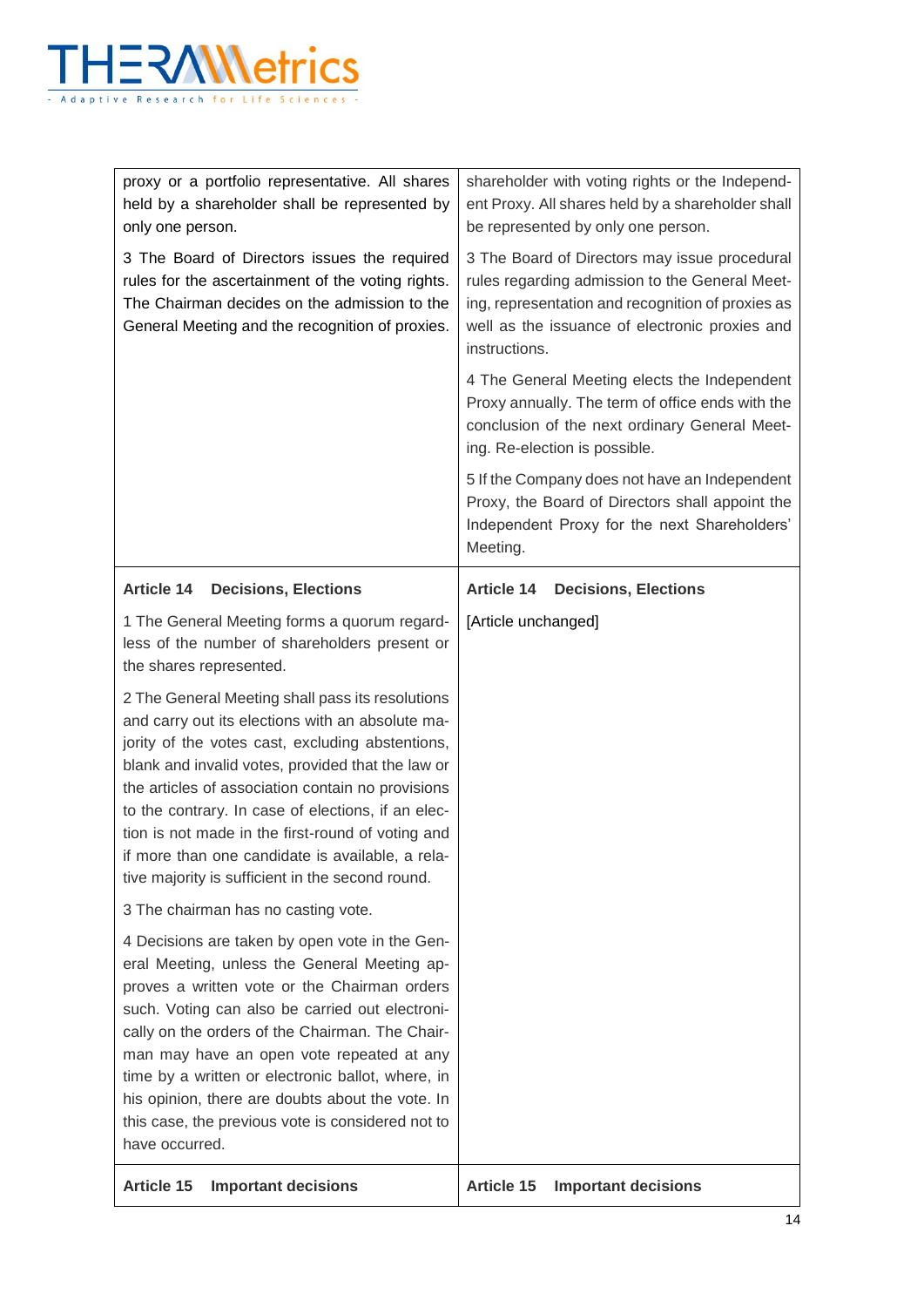

|         | 1 A decision by the General Meeting consolidat-<br>ing at least two thirds of the votes represented<br>and an absolute majority of the share par values                                                                                                                                                              | [Article unchanged]                                                                                                                                                                                                                                                            |
|---------|----------------------------------------------------------------------------------------------------------------------------------------------------------------------------------------------------------------------------------------------------------------------------------------------------------------------|--------------------------------------------------------------------------------------------------------------------------------------------------------------------------------------------------------------------------------------------------------------------------------|
|         | represented is required for:                                                                                                                                                                                                                                                                                         |                                                                                                                                                                                                                                                                                |
| 1.      | A change in the corporate purpose;                                                                                                                                                                                                                                                                                   |                                                                                                                                                                                                                                                                                |
| 2.      | The introduction and abolition of voting<br>shares:                                                                                                                                                                                                                                                                  |                                                                                                                                                                                                                                                                                |
| 3.      | Restrictions on the transferability of reg-<br>istered shares;                                                                                                                                                                                                                                                       |                                                                                                                                                                                                                                                                                |
|         | 4. Authorized or conditional capital in-<br>crease;                                                                                                                                                                                                                                                                  |                                                                                                                                                                                                                                                                                |
| 5.      | Capital increase from equity for invest-<br>ment in kind or for the purpose of acqui-<br>sition of assets and the granting of spe-<br>cial privileges;                                                                                                                                                               |                                                                                                                                                                                                                                                                                |
| 6.      | The restriction or abolition of pre-emptive<br>rights;                                                                                                                                                                                                                                                               |                                                                                                                                                                                                                                                                                |
| 7.      | The transfer of the headquarters of the<br>company;                                                                                                                                                                                                                                                                  |                                                                                                                                                                                                                                                                                |
| 8.      | Facilitating or waiver of restrictions on<br>transferability of registered shares;                                                                                                                                                                                                                                   |                                                                                                                                                                                                                                                                                |
| 9.      | The dissolution of the Company.                                                                                                                                                                                                                                                                                      |                                                                                                                                                                                                                                                                                |
|         | 2 Decisions on mergers, divisions and transfor-<br>mations shall be governed by the provisions of<br>merger law.                                                                                                                                                                                                     |                                                                                                                                                                                                                                                                                |
| jority. | 3 Provisions of the articles of association that<br>specify a majority greater than that decreed by<br>law for the taking of certain decisions shall only<br>be introduced or modified with the specified ma-                                                                                                        |                                                                                                                                                                                                                                                                                |
|         | <b>B. The Board of Directors</b>                                                                                                                                                                                                                                                                                     | <b>B. The Board of Directors</b>                                                                                                                                                                                                                                               |
| tution  | <b>Article 16</b><br>Election, Term of Office, Consti-                                                                                                                                                                                                                                                               | <b>Article 16</b><br>Election, Term of Office, Consti-<br>tution                                                                                                                                                                                                               |
|         | 1 The Board of Directors consists of at least<br>three members. The members of the Board of                                                                                                                                                                                                                          | 1 The Board of Directors consists of at least<br>three members.                                                                                                                                                                                                                |
|         | Directors are individually elected each for a pe-<br>riod of one year. Re-election is permitted. A year<br>of office is considered to be the period between<br>one ordinary General Meeting and the end of the<br>next Annual General Meeting. The right to prem-<br>ature resignation or removal shall be retained. | 2 The members of the Board of Directors and<br>the Chairman of the Board of Directors are<br>elected annually and individually by the General<br>Meeting for a term of office extending until com-<br>pletion of the next Annual General Meeting. Re-<br>election is possible. |
|         | 2 The Board of Directors constitutes itself. It                                                                                                                                                                                                                                                                      | 3 If the office of the Chairman is vacant, the                                                                                                                                                                                                                                 |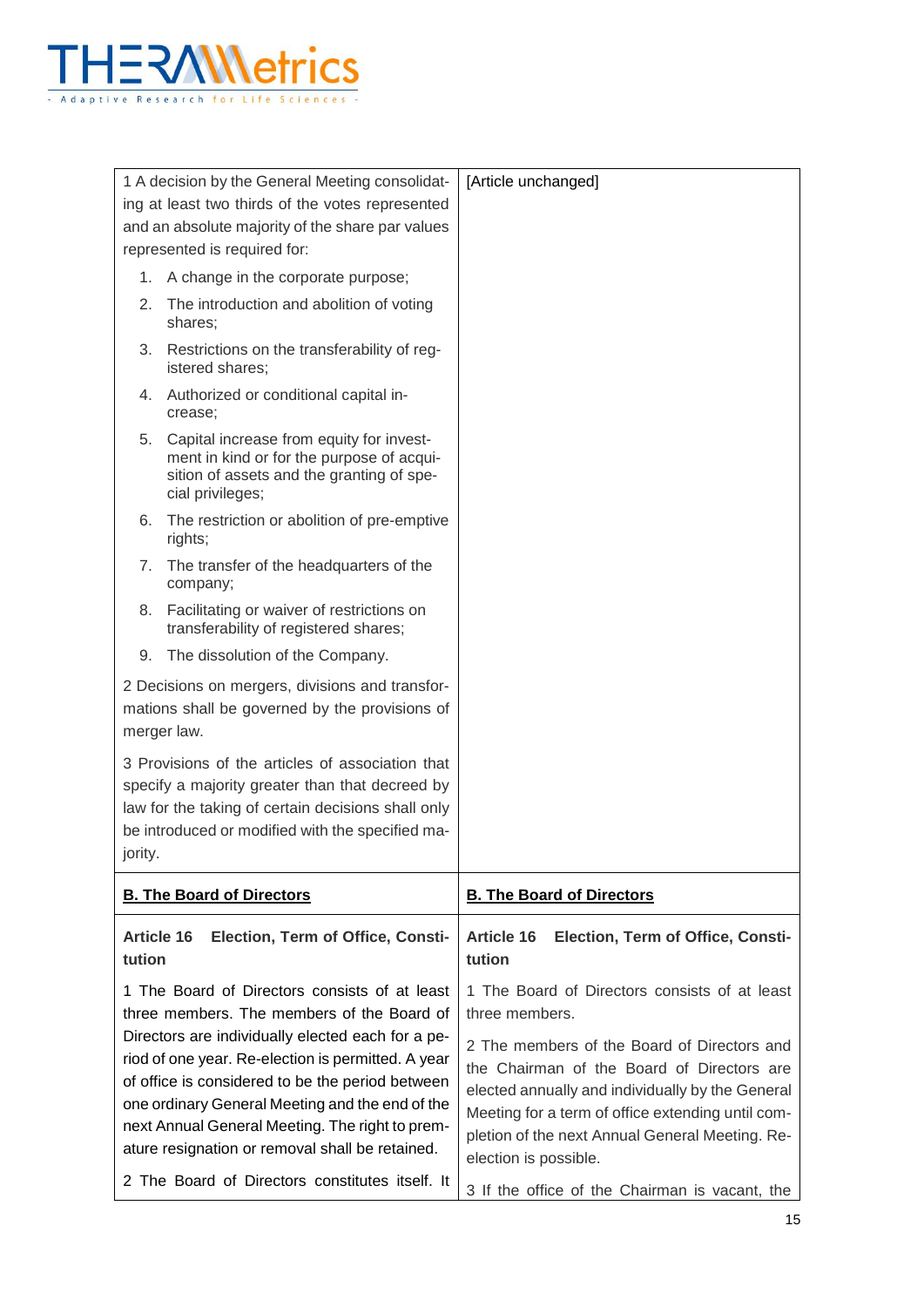

| chooses a Chairman and one or more Vice<br>Presidents from among its members. It appoints<br>a secretary who need not be a member of the<br>Board of Directors.<br>3 The Board of Directors arranges moreover,<br>subject to law and the articles of association, its<br>own organization and decision-making<br>by<br>means of regulations.                                                                                                                                                                                                                                                                                                                                                                              | Board of Directors shall appoint a new Chair-<br>man from among its members for the remaining<br>term of office.<br>4 Except for the election of the Chairman and<br>the members of the Nomination and Compen-<br>sation Committee by the General Meeting, the<br>Board of Directors shall constitute itself. The<br>Board of Directors shall elect one Vice Chair-<br>man. The Board of Directors shall appoint its<br>secretary, who does not need to be a member<br>of the Board of Directors.<br>5 The Board of Directors arranges moreover,<br>subject to law and the articles of association, its<br>own organization and decision-making by<br>means of regulations. |
|---------------------------------------------------------------------------------------------------------------------------------------------------------------------------------------------------------------------------------------------------------------------------------------------------------------------------------------------------------------------------------------------------------------------------------------------------------------------------------------------------------------------------------------------------------------------------------------------------------------------------------------------------------------------------------------------------------------------------|-----------------------------------------------------------------------------------------------------------------------------------------------------------------------------------------------------------------------------------------------------------------------------------------------------------------------------------------------------------------------------------------------------------------------------------------------------------------------------------------------------------------------------------------------------------------------------------------------------------------------------------------------------------------------------|
| Article 17 Functions and powers                                                                                                                                                                                                                                                                                                                                                                                                                                                                                                                                                                                                                                                                                           | <b>Article 17 Functions and powers</b>                                                                                                                                                                                                                                                                                                                                                                                                                                                                                                                                                                                                                                      |
| 1 The Board of Directors is responsible for the<br>leadership of the Company and the monitoring<br>of its management.<br>2 The Board of Directors may take decisions on<br>all matters that are not delegated by law or the<br>articles of association to the General Assembly.<br>It shall lead all operations of the Company,<br>where it has not delegated its management. It<br>represents the company externally and attends<br>to all matters that are not under the law, articles<br>of association or regulations of the Company<br>delegated to another body.<br>3 The Board of Directors may, in accordance<br>with organizational rules, assign the manage-<br>ment or individual parts thereof to one or more | [Article unchanged]                                                                                                                                                                                                                                                                                                                                                                                                                                                                                                                                                                                                                                                         |
| persons, members of the Board of Directors or<br>third parties, who need not be shareholders. The<br>organizational rules regulate the management,<br>the posts required for it, defines their tasks and<br>in particular regulates reporting.                                                                                                                                                                                                                                                                                                                                                                                                                                                                            |                                                                                                                                                                                                                                                                                                                                                                                                                                                                                                                                                                                                                                                                             |
| <b>Article 18</b><br><b>Decisions, Minutes</b>                                                                                                                                                                                                                                                                                                                                                                                                                                                                                                                                                                                                                                                                            | <b>Article 18</b><br><b>Decisions, Minutes</b>                                                                                                                                                                                                                                                                                                                                                                                                                                                                                                                                                                                                                              |
| 1 The Board of Directors forms a quorum if a<br>majority of its members are present. Decisions<br>via telephone, video conferencing or electronic<br>media are permitted, provided that no member                                                                                                                                                                                                                                                                                                                                                                                                                                                                                                                         | [Article unchanged]                                                                                                                                                                                                                                                                                                                                                                                                                                                                                                                                                                                                                                                         |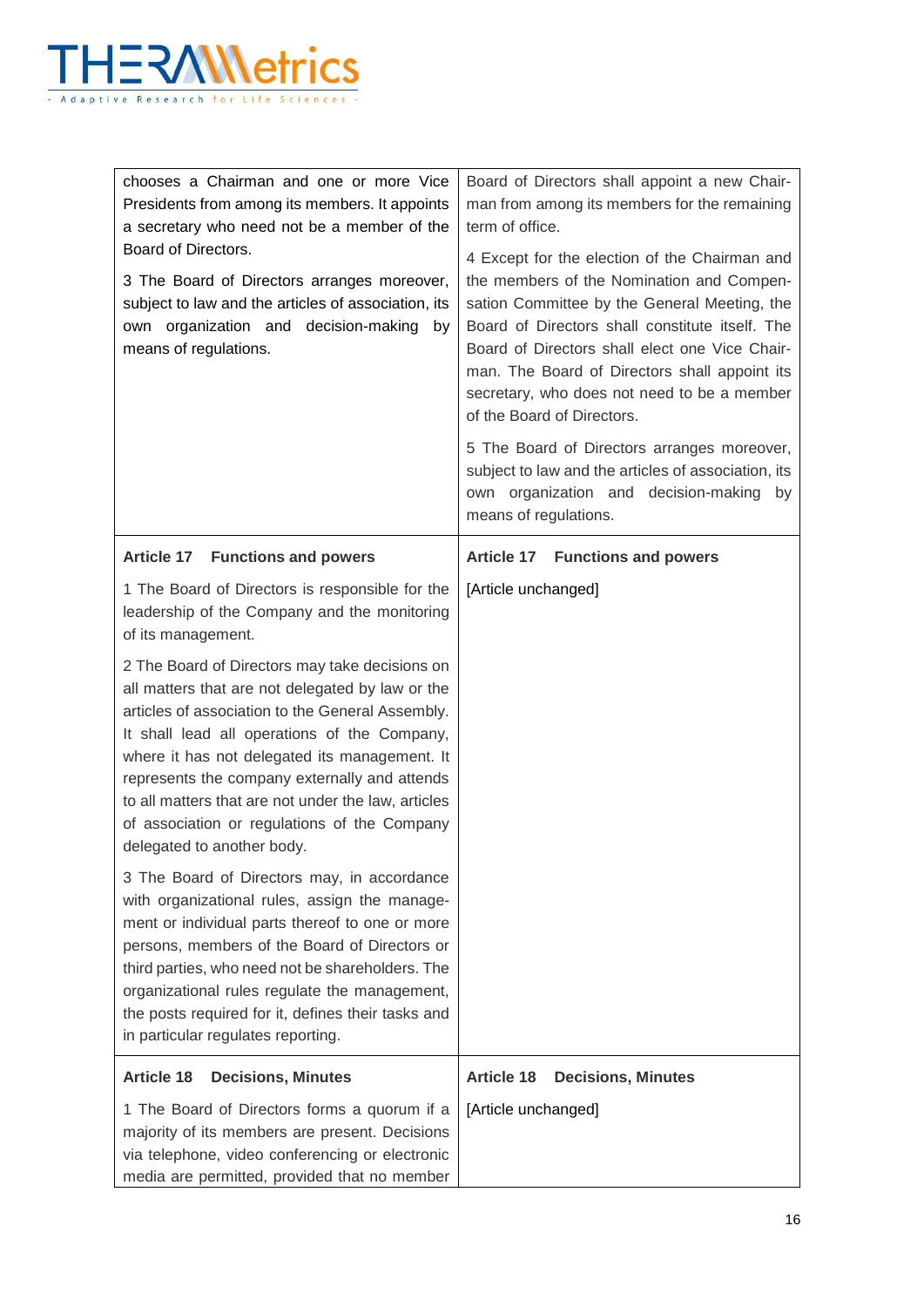

requests that a session be held. The presence of one member is sufficient in case a decision limited to an increase of capital and to the related changes to the articles of association has to be made. 2 Subject to the provisions of the organizational rules, the Board of Directors meets as often as business requires and as often as is requested by a member. Subject to the provisions of the organizational rules, decisions are made by majority vote of members present. In the event of a tie, the Chairman has the casting vote. 3 If a written application is duly filed, the decision may be made by means of a circular letter, facsimile or electronic transmission provided no member requests verbal deliberation. A resolution by circular requires the consent of all members, in which signing can take place on different copies of the decision. 4 Advises and decisions are recorded in a protocol, signed by the Chairman and the Secretary. [No corresponding current Section] **C. Nomination and Compensation Committee of the Board of Directors** [No corresponding current provision] **Article 19 Election, Term of Office, Constitution** 1 The Nomination and Compensation Committee shall be composed of in minimum two members of the Board of Directors. 2 The members of the Nomination and Compensation Committee are elected annually and individually by the General Meeting for a term of office extending until completion of the next ordinary Shareholders Meeting. Re-election is possible. 3 If the Nomination and Compensation Committee is not complete, the Board of Directors shall fill the open positions for the remaining term of office. 4 The Nomination and Compensation Commit-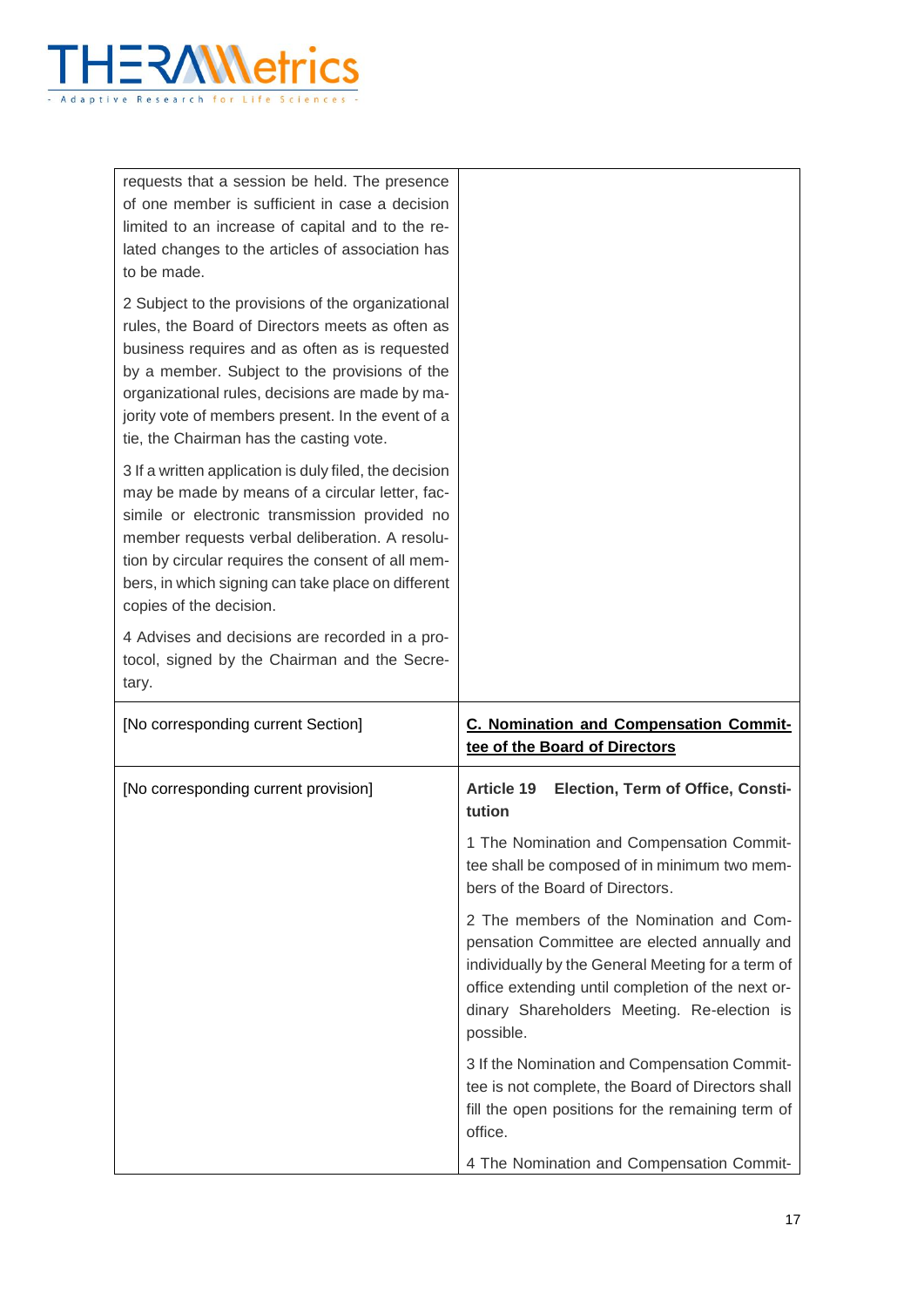

|                                                                                                                                                                                                                                                            | tee is self-constituting. It determines its chair-<br>man. The Board of Directors may determine the<br>duties and organization in a separate Charter<br>for the Nomination and Compensation Commit-<br>tee.                                                                                                                                                                                                                                                            |
|------------------------------------------------------------------------------------------------------------------------------------------------------------------------------------------------------------------------------------------------------------|------------------------------------------------------------------------------------------------------------------------------------------------------------------------------------------------------------------------------------------------------------------------------------------------------------------------------------------------------------------------------------------------------------------------------------------------------------------------|
| [No corresponding current provision]                                                                                                                                                                                                                       | <b>Article 20 Functions and powers</b>                                                                                                                                                                                                                                                                                                                                                                                                                                 |
|                                                                                                                                                                                                                                                            | 1 The Nomination and Compensation Commit-<br>tee shall support the Board of Directors in the<br>successors planning of the members of the<br>Board of Directors and of the Executive Com-<br>mittee.                                                                                                                                                                                                                                                                   |
|                                                                                                                                                                                                                                                            | 2 The Nominations and Compensation Commit-<br>tee shall support the Board of Directors in es-<br>tablishing and reviewing the compensation<br>strategy and guidelines and the performance<br>objectives as well as in preparing the proposals<br>to the General Meeting regarding the compen-<br>sation of the Board of Directors and of the Ex-<br>ecutive Committee, and may submit proposals<br>to the Board of Directors in other compensation-<br>related issues. |
|                                                                                                                                                                                                                                                            | 3 The Board of Directors may delegate further<br>tasks to the Nominations and Compensation<br>Committee that shall be determined in regula-<br>tions.                                                                                                                                                                                                                                                                                                                  |
| <b>D. External Auditor</b>                                                                                                                                                                                                                                 | <b>D. External Auditor</b>                                                                                                                                                                                                                                                                                                                                                                                                                                             |
| <b>Article 20</b>                                                                                                                                                                                                                                          | <b>Article 21</b>                                                                                                                                                                                                                                                                                                                                                                                                                                                      |
| 1 The General Meeting shall elect as auditor for<br>one year in each case, a state-supervised audit<br>company for the purposes of the Audit Supervi-<br>sion Act (ASA). The auditors exercise the pow-<br>ers conferred upon them by law and regulations. | 1 The General Meeting shall elect an external<br>auditor under state supervision in accordance<br>with the Federal Law on the Accreditation and<br>Supervision of Auditors (RAG) for a term in of-<br>fice, which shall expire upon conclusion of the<br>next ordinary General Meeting. The external au-<br>ditor shall comply with auditing and reporting<br>duties in accordance with the relevant statutory<br>provisions.                                          |
| [No corresponding current Section]                                                                                                                                                                                                                         | IV. Remuneration of the members of the<br><b>Board of Directors and the Executive Com-</b><br>mittee                                                                                                                                                                                                                                                                                                                                                                   |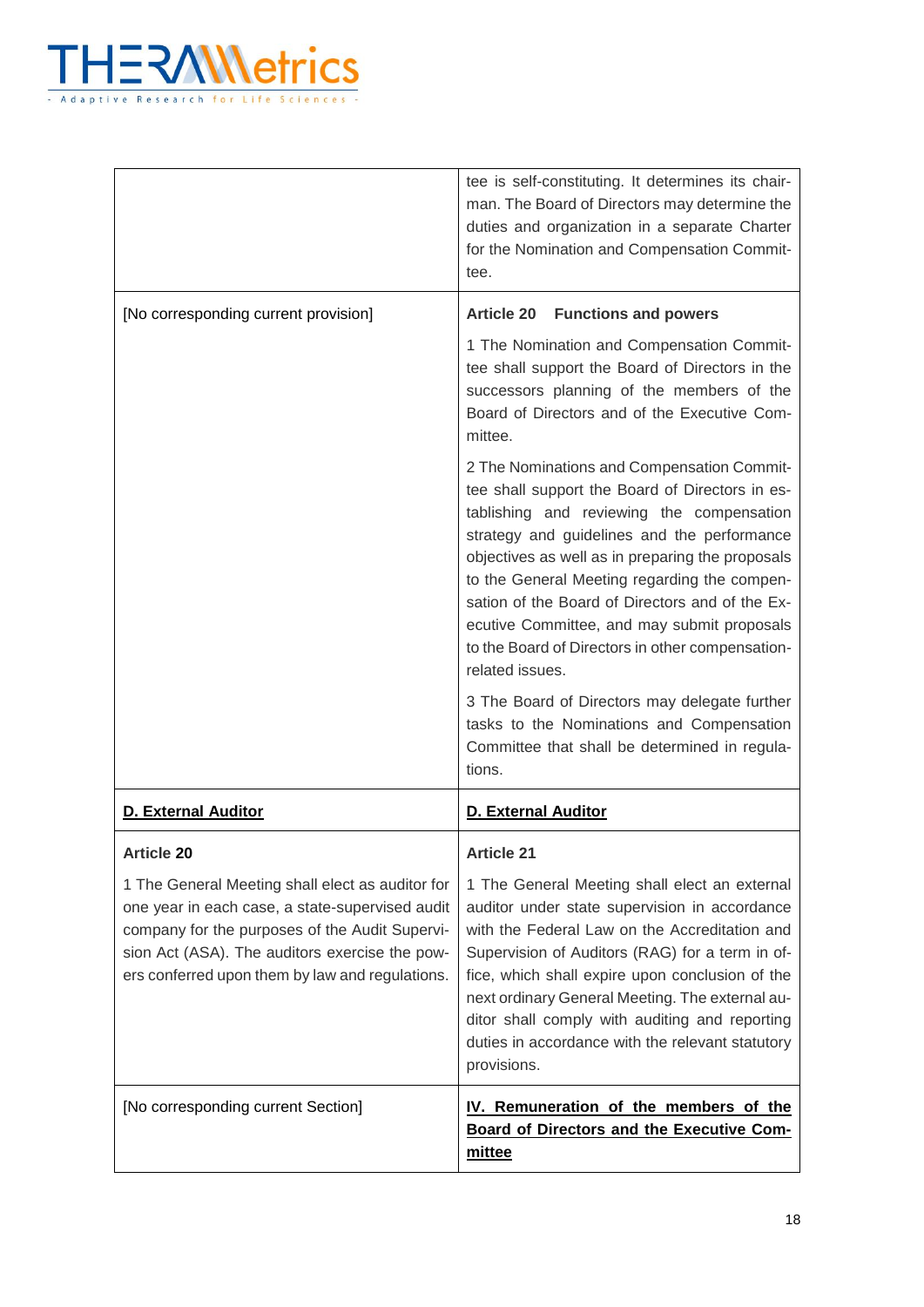

| Article 19 Expenses, fees and shares in the                                                                                                                                                                                                                                                                                                                                                                               | <b>Article 22</b><br><b>Approval of Remuneration</b>                                                                                                                                                                                                                                                                                                                                           |
|---------------------------------------------------------------------------------------------------------------------------------------------------------------------------------------------------------------------------------------------------------------------------------------------------------------------------------------------------------------------------------------------------------------------------|------------------------------------------------------------------------------------------------------------------------------------------------------------------------------------------------------------------------------------------------------------------------------------------------------------------------------------------------------------------------------------------------|
| profits<br>1 The members of the Board of Directors are en-<br>titled to reimbursement of expenses incurred in<br>the interest of company as well as remuneration<br>for their work (fee), the amounts of which shall<br>be determined by the Board itself.<br>2 The fixing of profit shares for the members of<br>the Board of Directors shall be responsibility of<br>the General Meeting, within the limits set by law. | 1 The General Meeting shall annually, sepa-<br>rately and bindingly approve the proposals of<br>the board of directors concerning the maximum<br>overall amounts:                                                                                                                                                                                                                              |
|                                                                                                                                                                                                                                                                                                                                                                                                                           | - of the maximum remuneration of the Board of<br>Directors for the time-period until the next An-<br>nual General Meeting; and                                                                                                                                                                                                                                                                 |
|                                                                                                                                                                                                                                                                                                                                                                                                                           | - of the maximum remuneration of the Executive<br>Committee for the following financial year.                                                                                                                                                                                                                                                                                                  |
|                                                                                                                                                                                                                                                                                                                                                                                                                           | 2 The Board of Directors may present deviating<br>or additional proposals for approval by the Gen-<br>eral Meeting than determined in para 1 above,<br>or may divide its respective proposals into other<br>compensation elements and/or submit them for<br>approval by the General Meeting with respect to<br>different periods.                                                              |
|                                                                                                                                                                                                                                                                                                                                                                                                                           | 3 If the General Meeting withholds its approval,<br>the Board of Directors may submit new pro-<br>posals for approval to the same General Meet-<br>ing. If the Board of Directors makes no new pro-<br>posals or if the General Meeting likewise de-<br>clines the new proposals, the Board of Directors<br>may convene a new General Meeting and sub-<br>mit new proposals.                   |
|                                                                                                                                                                                                                                                                                                                                                                                                                           | 4 The Company or companies controlled by it<br>may pay or grant compensation prior to ap-<br>proval by the General Meeting, subject to sub-<br>sequent approval and respective claw-back pro-<br>visions.                                                                                                                                                                                      |
|                                                                                                                                                                                                                                                                                                                                                                                                                           | 5 The Board of Directors shall submit the annual<br>Compensation Report to an advisory vote of the<br>General Meeting.                                                                                                                                                                                                                                                                         |
| [No corresponding current provision]                                                                                                                                                                                                                                                                                                                                                                                      | <b>Article 23</b><br><b>Additional Amount</b><br>1 The Company or the companies controlled by<br>it shall be empowered to pay an additional<br>amount for the duration of the remuneration pe-<br>riods already approved to any member who<br>joins the Executive Committee or is promoted<br>within the Executive Committee after remunera-<br>tion has been approved by the general meeting. |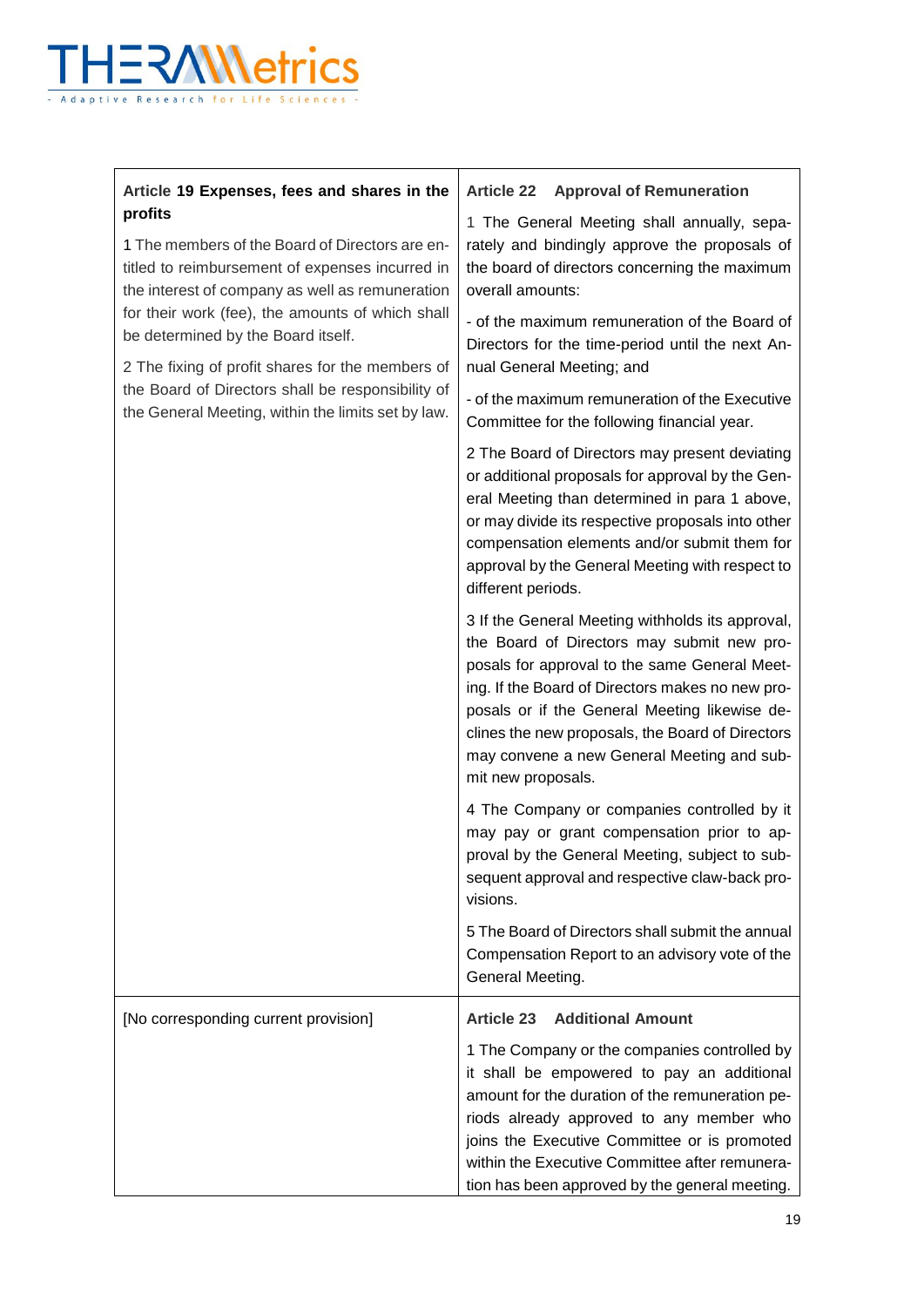

|                                                                                                                                                                                                                                                                                                                                                                                                                                                                                                                                                                                                         | Such additional amount shall not exceed, per<br>each compensation period in the aggregate<br>40% of the last approved overall amount of com-<br>pensation for the Executive Committee. Such<br>additional amount may also be used to compen-<br>sate disadvantages and/or replace forfeited<br>awards of a new member of the Executive Com-<br>mittee due to the change of employment (re-<br>placement awards).                                                                                                                                                                                                          |
|---------------------------------------------------------------------------------------------------------------------------------------------------------------------------------------------------------------------------------------------------------------------------------------------------------------------------------------------------------------------------------------------------------------------------------------------------------------------------------------------------------------------------------------------------------------------------------------------------------|---------------------------------------------------------------------------------------------------------------------------------------------------------------------------------------------------------------------------------------------------------------------------------------------------------------------------------------------------------------------------------------------------------------------------------------------------------------------------------------------------------------------------------------------------------------------------------------------------------------------------|
| Article 19 Principles of Grant of Option<br><b>Rights</b>                                                                                                                                                                                                                                                                                                                                                                                                                                                                                                                                               | Principles of Remuneration to<br><b>Article 24</b><br>the members of the Board of Directors and<br>the Executive Committee                                                                                                                                                                                                                                                                                                                                                                                                                                                                                                |
| 1 The Board of Directors or the Compensation<br>Committee may in principle decide at its own<br>discretion to grant option rights to individual or<br>all members of the Board of Directors and of the<br>Executive Committee of the Company and of its                                                                                                                                                                                                                                                                                                                                                 | 1 Compensation may be paid or granted in the<br>form of cash, shares, other securities, options,<br>comparable instruments or units, as well as con-<br>tribution in kind, or in the form of other types of<br>benefits.                                                                                                                                                                                                                                                                                                                                                                                                  |
| subsidiaries/group companies. For such pur-<br>pose, the Board of Directors issues a corre-<br>sponding regulations, respectively award plan<br>pursuant to the rules of Section 2 of this Article.                                                                                                                                                                                                                                                                                                                                                                                                     | 2 In addition to a fixed compensation, members<br>of the Board of Directors and of the Executive<br>Committee may be paid a variable compensa-<br>tion, depending on the achievement of certain                                                                                                                                                                                                                                                                                                                                                                                                                           |
| 2 The grant of option rights by the Board of Di-<br>rectors or the Compensation Committee shall be<br>made within the following principles: (1) grants<br>are awarded only to members of the Board of<br>Directors and of the Executive Committee<br>whose term has not expired or, respectively, are<br>in a non-terminated employment agreement<br>with the Company; (2) the award shall be made<br>individually on the basis of a decision of the<br>Board of Directors or the Compensation Com-<br>mittee; (3) the Board of Directors or the Com-<br>pensation Committee shall determine the option | performance criteria. The performance criteria<br>may include individual targets, targets of the<br>company or parts thereof and targets in relation<br>to the market, indexes, other companies or<br>comparable benchmarks, taking into account<br>position and level of responsibility of the recipi-<br>ent of the variable compensation. The Board of<br>Directors, or where delegated to it, the Nomina-<br>tion and Compensation Committee, shall deter-<br>mine the relative weight of the performance cri-<br>teria and the respective target values and shall<br>assess the goals at the end of a business year. |
| price, but may also award option rights for free;<br>(4) the Board of Directors or the Compensation                                                                                                                                                                                                                                                                                                                                                                                                                                                                                                     | 3 In case of granting of awards, conversion or<br>option rights or comparable instruments or                                                                                                                                                                                                                                                                                                                                                                                                                                                                                                                              |
| Committee shall determine the exercise price in                                                                                                                                                                                                                                                                                                                                                                                                                                                                                                                                                         | units, compensation shall be valued in accord-                                                                                                                                                                                                                                                                                                                                                                                                                                                                                                                                                                            |
| regulations, respectively award<br>plan,<br>the                                                                                                                                                                                                                                                                                                                                                                                                                                                                                                                                                         | ance with generally recognized valuation meth-                                                                                                                                                                                                                                                                                                                                                                                                                                                                                                                                                                            |
| whereby the same shall at least correspond to                                                                                                                                                                                                                                                                                                                                                                                                                                                                                                                                                           | ods as per the grant date of the respective com-                                                                                                                                                                                                                                                                                                                                                                                                                                                                                                                                                                          |
| the nominal value of the awarded shares; (5) the                                                                                                                                                                                                                                                                                                                                                                                                                                                                                                                                                        | pensation element. The Board of Directors,                                                                                                                                                                                                                                                                                                                                                                                                                                                                                                                                                                                |
| regulations, respectively award plan, shall set                                                                                                                                                                                                                                                                                                                                                                                                                                                                                                                                                         | based on a proposal of the Nomination and                                                                                                                                                                                                                                                                                                                                                                                                                                                                                                                                                                                 |
| out the vesting period, which shall be at least of                                                                                                                                                                                                                                                                                                                                                                                                                                                                                                                                                      | Compensation Committee, shall determine                                                                                                                                                                                                                                                                                                                                                                                                                                                                                                                                                                                   |
| six months; (6) vested option rights shall be ex-                                                                                                                                                                                                                                                                                                                                                                                                                                                                                                                                                       | grant, vesting, blocking, exercise or forfeiture                                                                                                                                                                                                                                                                                                                                                                                                                                                                                                                                                                          |
| ercisable, respectively convertible into shares,                                                                                                                                                                                                                                                                                                                                                                                                                                                                                                                                                        | conditions. In the event of pre-determined                                                                                                                                                                                                                                                                                                                                                                                                                                                                                                                                                                                |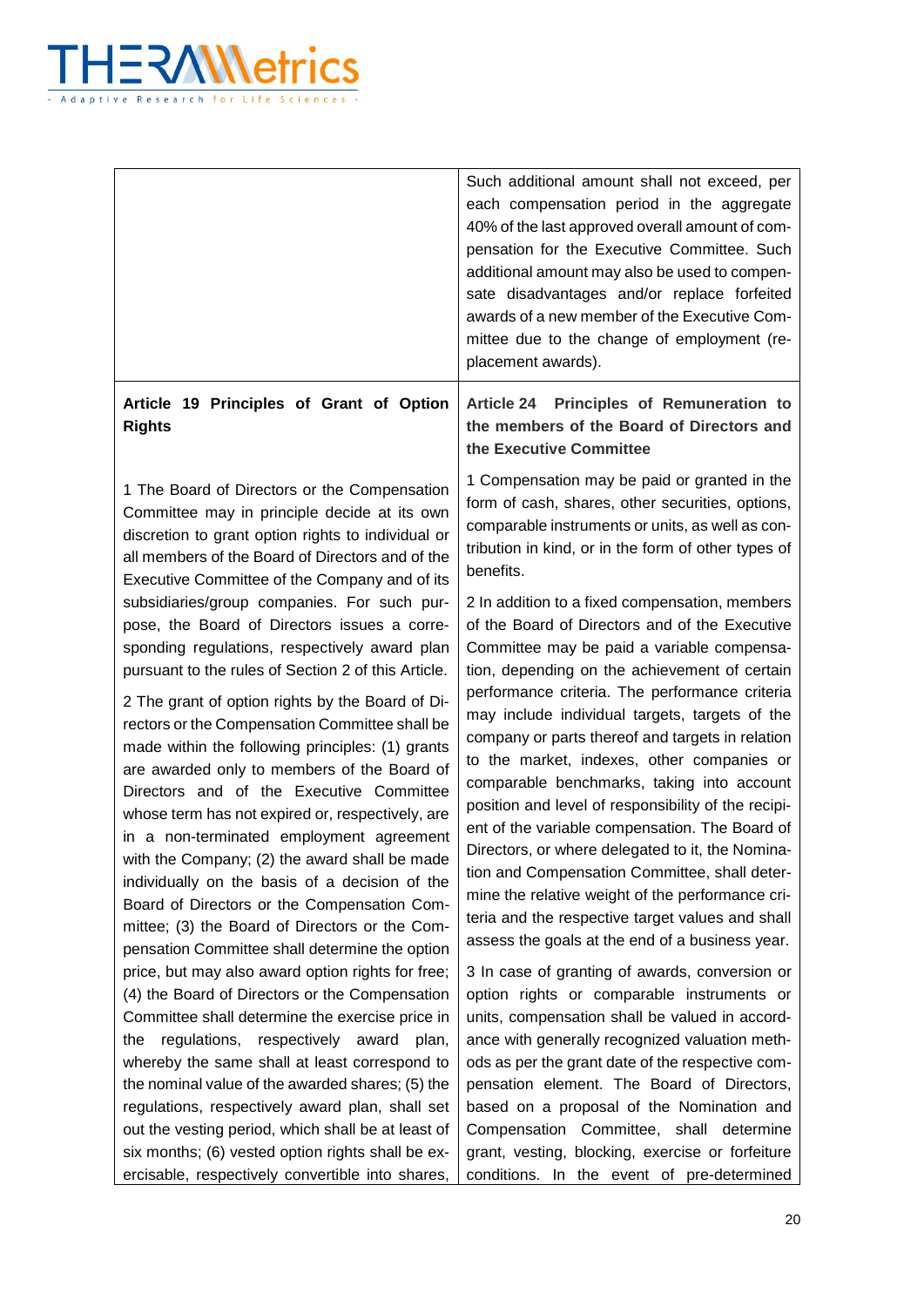

| within up to 3 years as from grant. Unexercised<br>option rights shall lapse without compensation;<br>(7) the Board of Directors, respectively the Com-<br>pensation Committee shall determine terms and<br>requirements, including any acceleration, cur-<br>tailing of waiving of the vesting period in specific<br>circumstances such as a change of control, as<br>well as any claw-back provisions. | events such as a change-of-control or termina-<br>tion of an employment or mandate agreement,<br>the Board of Directors may provide, among<br>other things, for continuation, acceleration or re-<br>moval of vesting, blocking or exercise condi-<br>tions, for payment or grant of compensation<br>based upon assumed target achievement, or for<br>part or full forfeiture. The details shall be deter-<br>mined in one or more separate plan rules. The<br>Company may procure the required shares<br>through purchases in the market or by using<br>conditional share capital. |
|----------------------------------------------------------------------------------------------------------------------------------------------------------------------------------------------------------------------------------------------------------------------------------------------------------------------------------------------------------------------------------------------------------|-------------------------------------------------------------------------------------------------------------------------------------------------------------------------------------------------------------------------------------------------------------------------------------------------------------------------------------------------------------------------------------------------------------------------------------------------------------------------------------------------------------------------------------------------------------------------------------|
|                                                                                                                                                                                                                                                                                                                                                                                                          | 4 The members of the Board of Directors provid-<br>ing services to the Company or other group<br>companies in a function other than as members<br>of the Board of Directors may be compensated<br>according to standard market rates. Such com-<br>pensation is part of the total compensation ac-<br>cording to Article 22.                                                                                                                                                                                                                                                        |
|                                                                                                                                                                                                                                                                                                                                                                                                          | 5 Compensation may be paid or granted by the<br>Company or companies controlled by it.                                                                                                                                                                                                                                                                                                                                                                                                                                                                                              |
|                                                                                                                                                                                                                                                                                                                                                                                                          | 6 The allocation of equity securities, conversion<br>rights, option rights or other rights with equity<br>securities as underlying that members of the<br>Board of Directors and members of the Execu-<br>tive Committee receive in their function as<br>shareholders of the Company (e.g. subscription<br>right within a capital increase or option rights<br>within a capital reduction) shall not be regarded<br>compensation and are not subject to this provi-<br>sion.                                                                                                        |
| [No corresponding current Section]                                                                                                                                                                                                                                                                                                                                                                       | V. Contracts with members of the Board of<br>Directors and of the Executive Committee                                                                                                                                                                                                                                                                                                                                                                                                                                                                                               |
| [No corresponding current provision]                                                                                                                                                                                                                                                                                                                                                                     | <b>Article 25</b><br><b>Contracts</b><br>1 The Company or companies controlled by it<br>may enter into agreements for a fixed term or for<br>an indefinite term with members of the Board of<br>Directors relating to their compensation. Dura-<br>tion and termination shall comply with the term<br>of office and the law.                                                                                                                                                                                                                                                        |
|                                                                                                                                                                                                                                                                                                                                                                                                          | 2 The Company or companies controlled by it<br>may enter into definite or indefinite employment                                                                                                                                                                                                                                                                                                                                                                                                                                                                                     |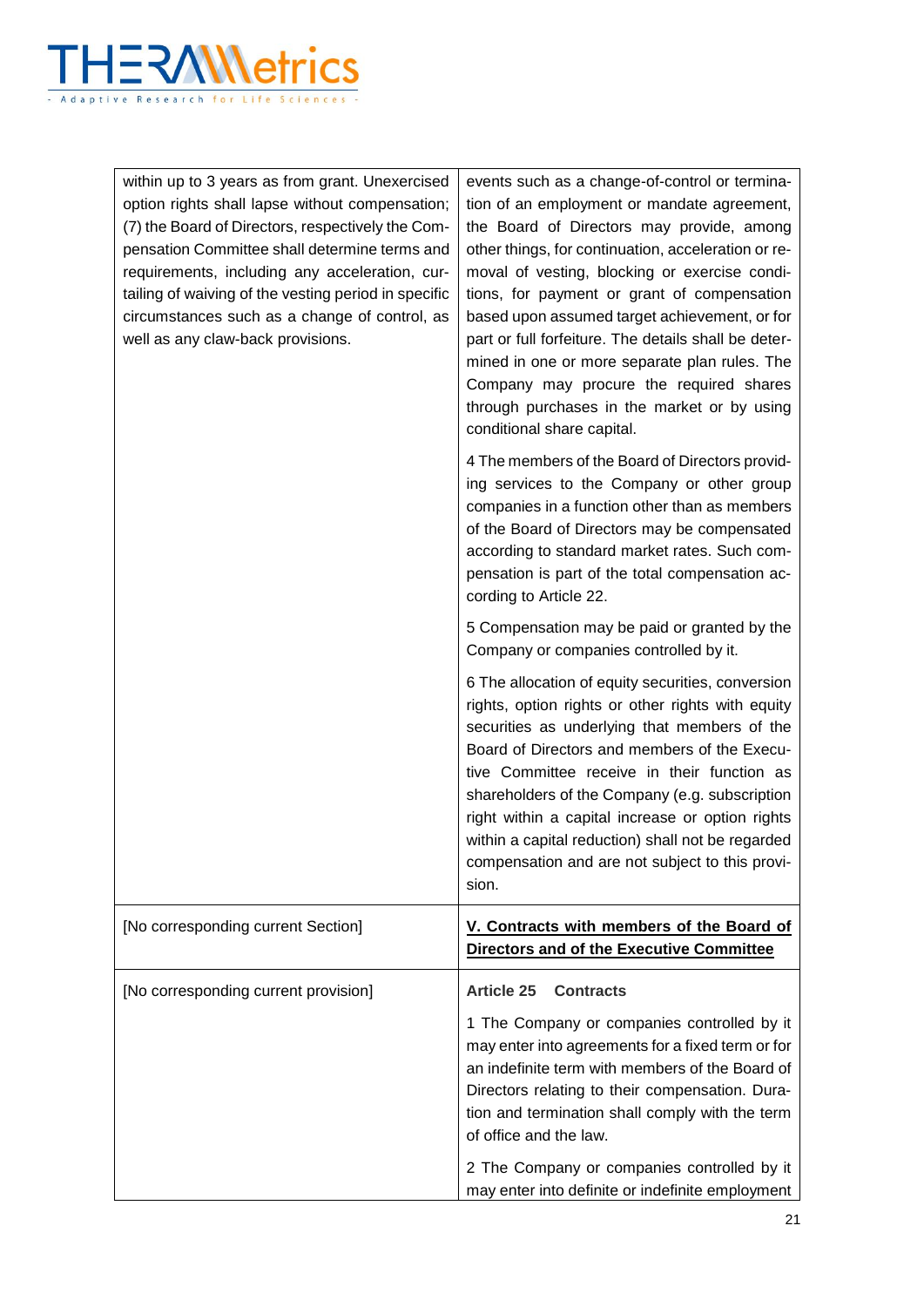

|                                      | contracts with members of the Executive Com-<br>mittee. The duration of definite employment<br>contracts shall not exceed one year; renewal is<br>possible. The termination notice period of indef-<br>inite employment contracts may not exceed 12<br>months.                                                                                                                                                                                                                                                                                                                                                                                                                                                                                                                                 |
|--------------------------------------|------------------------------------------------------------------------------------------------------------------------------------------------------------------------------------------------------------------------------------------------------------------------------------------------------------------------------------------------------------------------------------------------------------------------------------------------------------------------------------------------------------------------------------------------------------------------------------------------------------------------------------------------------------------------------------------------------------------------------------------------------------------------------------------------|
|                                      | 3 The Company or companies controlled by it<br>may enter into non-compete agreements with<br>each member of the Executive Committee for<br>the time after termination of the employment<br>agreement for a duration of up to one year. The<br>annual consideration for such agreements shall<br>not exceed the total annual compensation of<br>such member of the Executive Committee dur-<br>ing his last year of employment.                                                                                                                                                                                                                                                                                                                                                                 |
| [No corresponding current Section]   | VI. External Mandates, Loans and Credits                                                                                                                                                                                                                                                                                                                                                                                                                                                                                                                                                                                                                                                                                                                                                       |
| [No corresponding current provision] | <b>External Mandates</b><br><b>Article 26</b>                                                                                                                                                                                                                                                                                                                                                                                                                                                                                                                                                                                                                                                                                                                                                  |
|                                      | 1 No member of the Board of Directors may hold<br>more than twenty (20) additional mandates of<br>which no more than six (6) mandates in listed<br>companies.                                                                                                                                                                                                                                                                                                                                                                                                                                                                                                                                                                                                                                  |
|                                      | 2 No member of the Executive Committee may<br>hold more than twenty (20) additional mandates<br>of which no more than six (6) mandates in listed<br>companies.                                                                                                                                                                                                                                                                                                                                                                                                                                                                                                                                                                                                                                 |
|                                      | 3 The following mandates are not subject to<br>these limitations: (a) mandates in companies<br>which are controlled by the Company or which<br>control the Company; (b) mandates held at the<br>request of the Company or companies con-<br>trolled by it; as well as (c) mandates in associa-<br>tions, charitable organizations, foundations,<br>trusts, employee pension foundations. No mem-<br>ber of the Board of Directors or of the Executive<br>Committee shall hold more than forty (40) of<br>such mandates as mentioned under (a) above<br>respectively twenty (20) of such mandates as<br>mentioned under (b) and (c) above.<br>4 Mandates shall mean mandates in the su-<br>preme governing body of a legal entity, which is<br>required to be registered in the commercial reg- |
|                                      | ister or a comparable foreign register. Mandates                                                                                                                                                                                                                                                                                                                                                                                                                                                                                                                                                                                                                                                                                                                                               |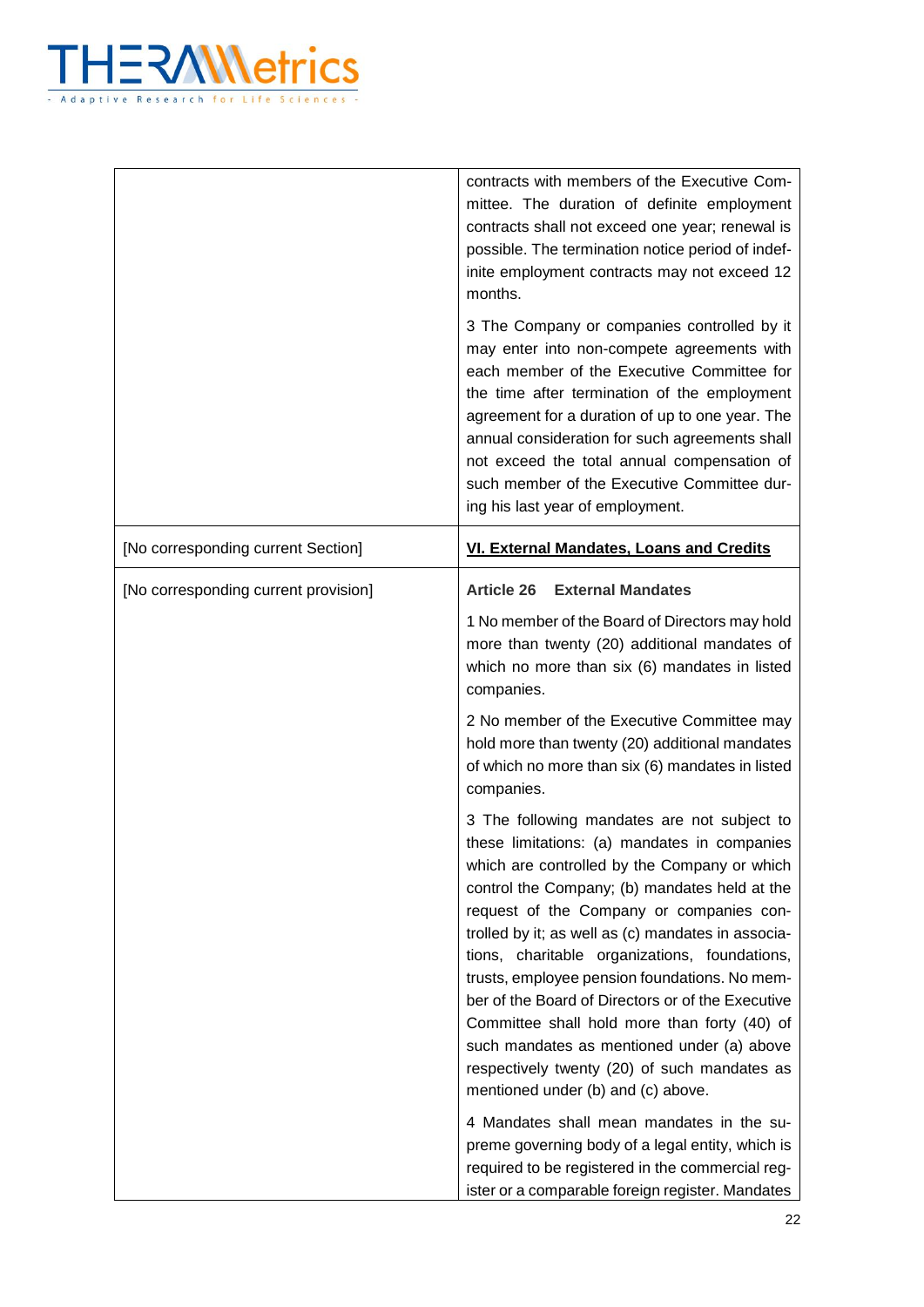

|                                                                                                                                                                                                     | in different legal entities that are under joint con-<br>trol are deemed one mandate.                                                                                                                                                                                                                          |
|-----------------------------------------------------------------------------------------------------------------------------------------------------------------------------------------------------|----------------------------------------------------------------------------------------------------------------------------------------------------------------------------------------------------------------------------------------------------------------------------------------------------------------|
| [No comparable present provision]                                                                                                                                                                   | <b>Article 27</b><br><b>Loans and Credits</b><br>1 Upon approval by the Board of Directors and                                                                                                                                                                                                                 |
|                                                                                                                                                                                                     | subject to applicable laws, the Company my<br>grant credits and loans to members of the Board<br>of Directors or Executive Committee at market<br>conditions. The total amount of such credits and<br>loans shall not exceed 100% of the last annual<br>remuneration per member of the Executive<br>Committee. |
| IV. Financial year, financial issues                                                                                                                                                                | <b>VII. Financial year, financial issues</b>                                                                                                                                                                                                                                                                   |
| <b>Article 21</b><br><b>Financial year</b>                                                                                                                                                          | <b>Article 28</b><br><b>Financial year</b>                                                                                                                                                                                                                                                                     |
| The financial year is determined by the Board of<br>Directors.                                                                                                                                      | [Article unchanged]                                                                                                                                                                                                                                                                                            |
| Article 22 Use of retained earnings, re-<br>serves, dividends                                                                                                                                       | <b>Article 29</b><br>Use of retained earnings, re-<br>serves, dividends                                                                                                                                                                                                                                        |
| 1 The General Meeting shall decide upon the<br>use of the balance-sheet profit, taking into ac-<br>count the provisions of the law.                                                                 | [Article unchanged]                                                                                                                                                                                                                                                                                            |
| 2 In addition to the statutory reserve the General<br>Meeting may establish additional reserves.                                                                                                    |                                                                                                                                                                                                                                                                                                                |
| 3 Dividends that have not been drawn for 5<br>years from their due date shall pass to the Com-<br>pany and will be allocated to the general re-<br>serve.                                           |                                                                                                                                                                                                                                                                                                                |
| <b>V. Dissolution and liquidation</b>                                                                                                                                                               | <b>VIII. Dissolution and liquidation</b>                                                                                                                                                                                                                                                                       |
| <b>Article 23</b>                                                                                                                                                                                   | <b>Article 30</b>                                                                                                                                                                                                                                                                                              |
| 1 The General Assembly may at any time decide<br>the dissolution and liquidation of the Company<br>in accordance with the legal and statutory provi-<br>sions.                                      | [Article unchanged]                                                                                                                                                                                                                                                                                            |
| 2 Liquidation is carried out by the Board of Di-<br>rectors, unless the General Meeting appoints<br>other liquidators. The liquidation of the Com-<br>pany shall be in accordance with the law. The |                                                                                                                                                                                                                                                                                                                |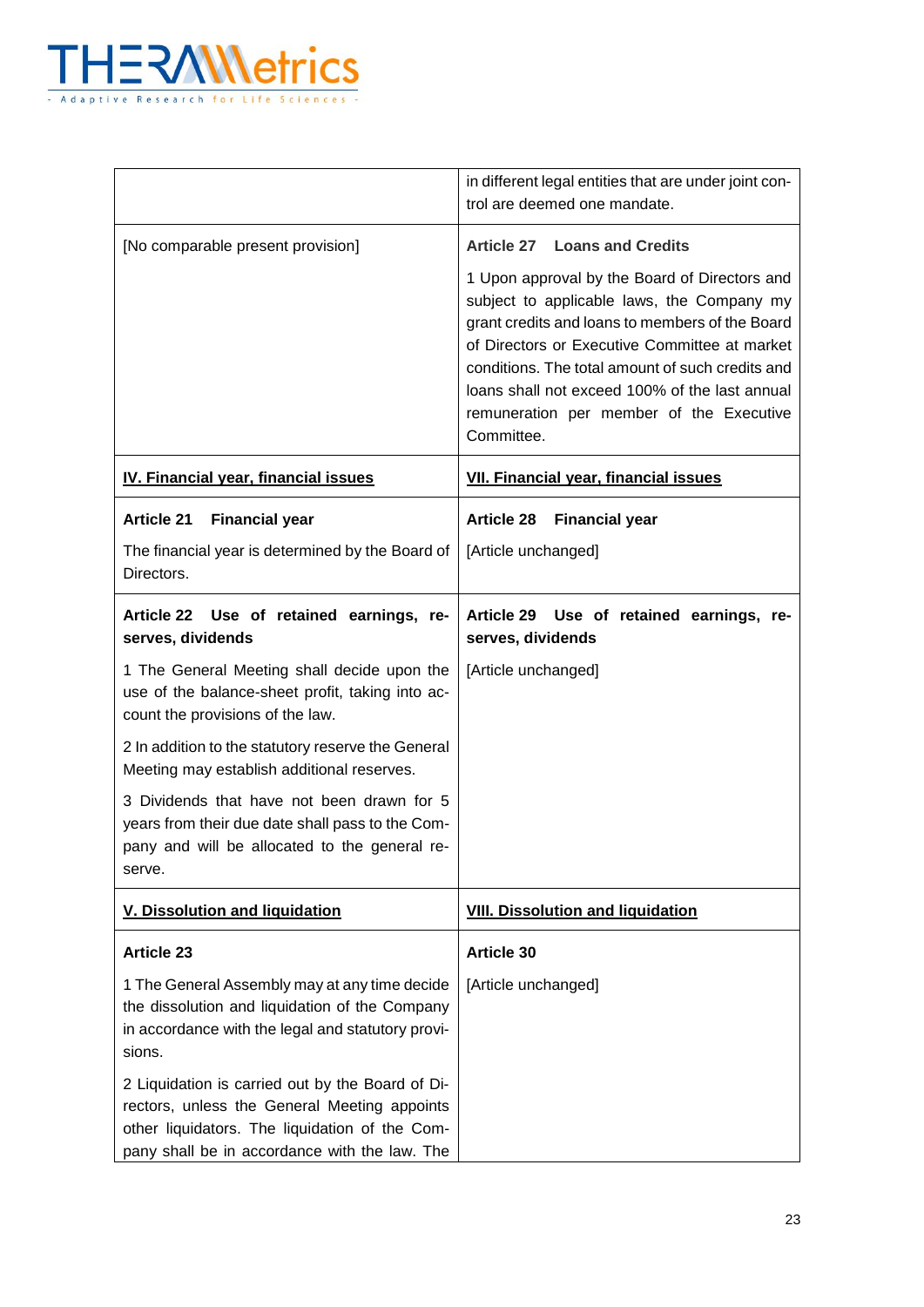

| liquidators may sell assets (including immovable<br>property) at its discretion.<br>3 After the clearance of debts, the assets will be<br>distributed among the shareholders in propor-<br>tion to their respective shares, determined ac-<br>cording to par value.                                                                                                                                                                                                                                                                                                                                                                                                                                                                                                                                                                                                                                                                                                                                                                   |                                                         |
|---------------------------------------------------------------------------------------------------------------------------------------------------------------------------------------------------------------------------------------------------------------------------------------------------------------------------------------------------------------------------------------------------------------------------------------------------------------------------------------------------------------------------------------------------------------------------------------------------------------------------------------------------------------------------------------------------------------------------------------------------------------------------------------------------------------------------------------------------------------------------------------------------------------------------------------------------------------------------------------------------------------------------------------|---------------------------------------------------------|
| VI. Notices, announcements and convening<br>of meetings                                                                                                                                                                                                                                                                                                                                                                                                                                                                                                                                                                                                                                                                                                                                                                                                                                                                                                                                                                               | IX. Notices, announcements and convening<br>of meetings |
| <b>Article 24</b><br>1 The Company's organ of publication is the<br>Swiss Commercial Gazette. The Board is au-<br>thorized to designate other publications.<br>2 Communications of the Company to share-<br>holders shall be by ordinary mail to the last ad-<br>dress entered in the shareholder register or by<br>publication in the Swiss Commercial Gazette.                                                                                                                                                                                                                                                                                                                                                                                                                                                                                                                                                                                                                                                                      | <b>Article 31</b><br>[Article unchanged]                |
| <b>VII. Investments in kind</b>                                                                                                                                                                                                                                                                                                                                                                                                                                                                                                                                                                                                                                                                                                                                                                                                                                                                                                                                                                                                       | X. Contribution in kind                                 |
| <b>Article 25</b>                                                                                                                                                                                                                                                                                                                                                                                                                                                                                                                                                                                                                                                                                                                                                                                                                                                                                                                                                                                                                     | <b>Article 32</b>                                       |
| 1 The Company takes over, with the foundation<br>of BIOPHARMAinvest AG under the investment<br>in kind agreement of 28 February 2007,<br>19,211,838 registered shares of mondoBI-<br>OTECH AG, Basel, with a total nominal value of<br>CHF 192,118 .38 at the price of CHF<br>170,204.00, for which 3,404,080 fully paid-up<br>bearer shares of the Company with a par value<br>of CHF 0.05 each will be issued to BIOPHAR-<br>MAinvest AG. The company accepts in accord-<br>ance with the investment in kind agreement of<br>28 February 2007 also from BIOPHARMAinvest<br>AG 9,999,995 registered shares of mondoGEN<br>AG of Zug, Switzerland, with a total par value of<br>CHF 99,999.95 and a price of CHF 119,979.15,<br>for which 2,399,583 fully paid up bearer shares<br>of the Company with a par value of CHF 0.05<br>each are issued to BIOPHARMAinvest AG. The<br>Company takes over, on the foundation of CTB<br>Holding AG, in accordance with the investment<br>kind agreement of 28 February 2007,<br>$\mathsf{In}$ | [Article unchanged]                                     |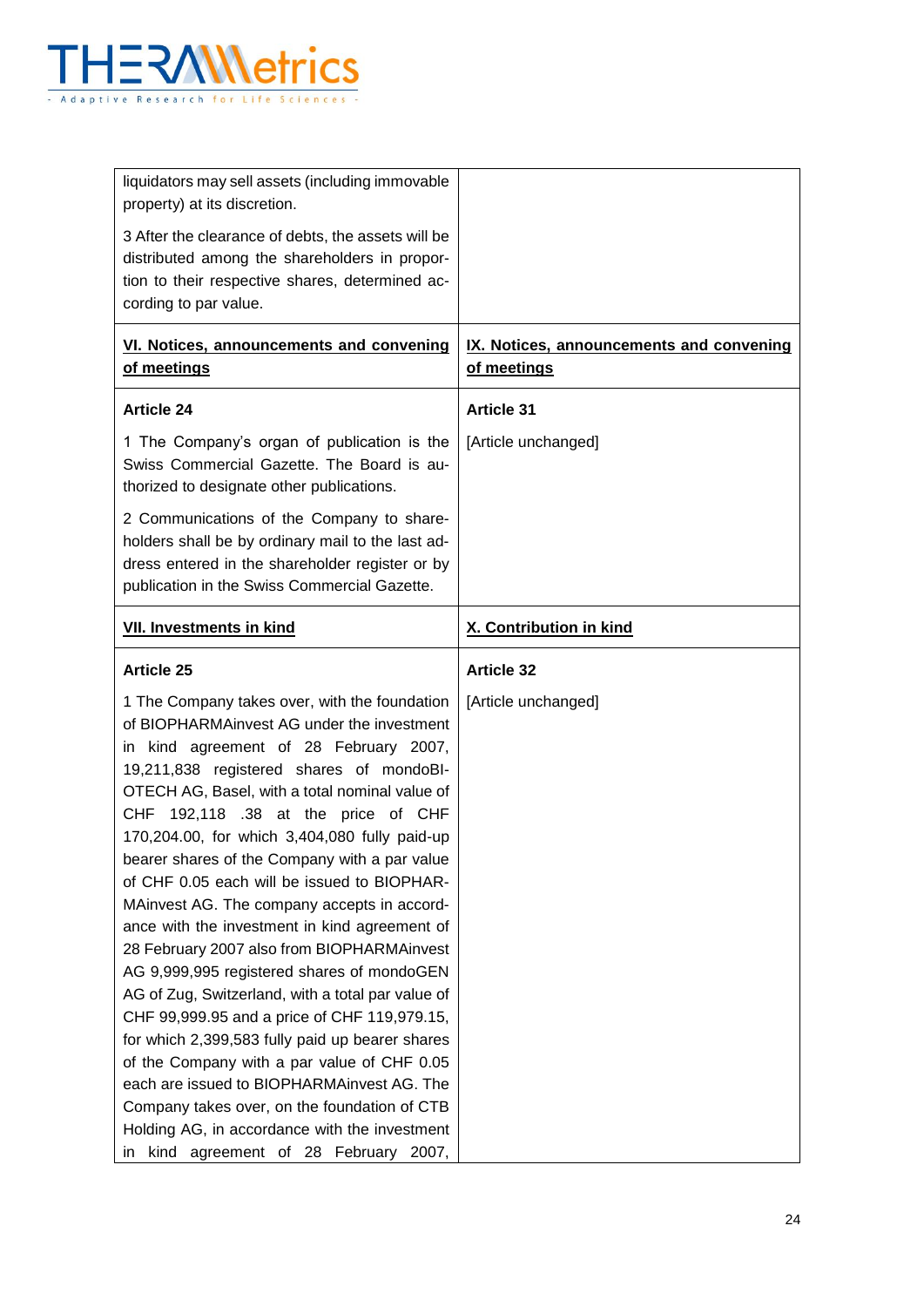

| 7,885,438 registered shares of mondoBI-          |                     |
|--------------------------------------------------|---------------------|
| OTECH AG in Basel, with a total par value of     |                     |
| CHF 78,854.38, at the price of CHF 69,859.95,    |                     |
| for which 1,397,199 fully paid up bearer shares  |                     |
| in the Company with a par value of 0.05 each     |                     |
| will be issued to CTB Holding AG.                |                     |
| 2 The company accepts, in accordance with the    |                     |
| kind<br>investment<br>in.<br>agreement<br>οf     |                     |
| 17.9./20.11.2007,<br>16.9./20.11.2007,           |                     |
| 12.9./20.11.2007, 20.11.2007, 20.11.2007,        |                     |
| 18.9./20.11.2007,<br>13.9./20.11.2007,           |                     |
| 14.9./20.11.2007,<br>12.9./20.11.2007,           |                     |
| 12.9./20.11.2007,<br>13.9./20.11.2007,           |                     |
| 10.9./20.11.2007,<br>10.9./20.11.2007,           |                     |
| 2.10./20.11.2007,<br>13.9./20.11.2007,           |                     |
| 24.9./20.11.2007,<br>24.9./20.11.2007,           |                     |
| 13.9./20.11.2007,<br>14.9./20.11.2007,           |                     |
| 10.9./20.11.2007,<br>14.9./20.11.2007,           |                     |
| 14.9./20.11.2007,<br>14.9./20.11.2007,           |                     |
| 12.9./20.11.2007,<br>14.9./20.11.2007,           |                     |
| 12.9./20.11.2007,<br>12.9./20.11.2007,           |                     |
| 11:10./20.11.2007,<br>4:10./20.11.2007,          |                     |
| 7.9./20.11.2007,<br>14.9./20.11.2007,            |                     |
| 21.9./20.11.2007,<br>10.9./20.11.2007,           |                     |
| 13.9./20.11.2007,<br>14.9./20.11.2007,           |                     |
| 15:10./20.11.2007, 14.9./11/20/2007 from the     |                     |
| following investors in kind 6,739,133 registered |                     |
| shares of mondoBIOTECH AG in Basel, with a       |                     |
| par value of CHF 67,391.33 to a value of CHF     |                     |
| 42,666.25 for which 853,325 fully paid up bearer |                     |
| shares in the company with a par value of CHF    |                     |
| 0.05 each will be issued at par.                 |                     |
|                                                  |                     |
|                                                  |                     |
| <b>Contribution in Kind</b><br><b>Article 26</b> | <b>Article 33</b>   |
| 1 According to the ordinary share capital in-    | [Article unchanged] |
| crease of 13 September 2013 and the contribu-    |                     |
| tion in kind agreement of 13 September 2013      |                     |
| the Company takes over from Pierrel S.p.A.,      |                     |
| having its registered office in Milan, Italy,    |                     |
| 742'574 registered shares with a nominal value   |                     |
| of CHF 1 each in PRINT at a price and value of   |                     |
| each EUR 26.68 (rounded), in total EURO          |                     |